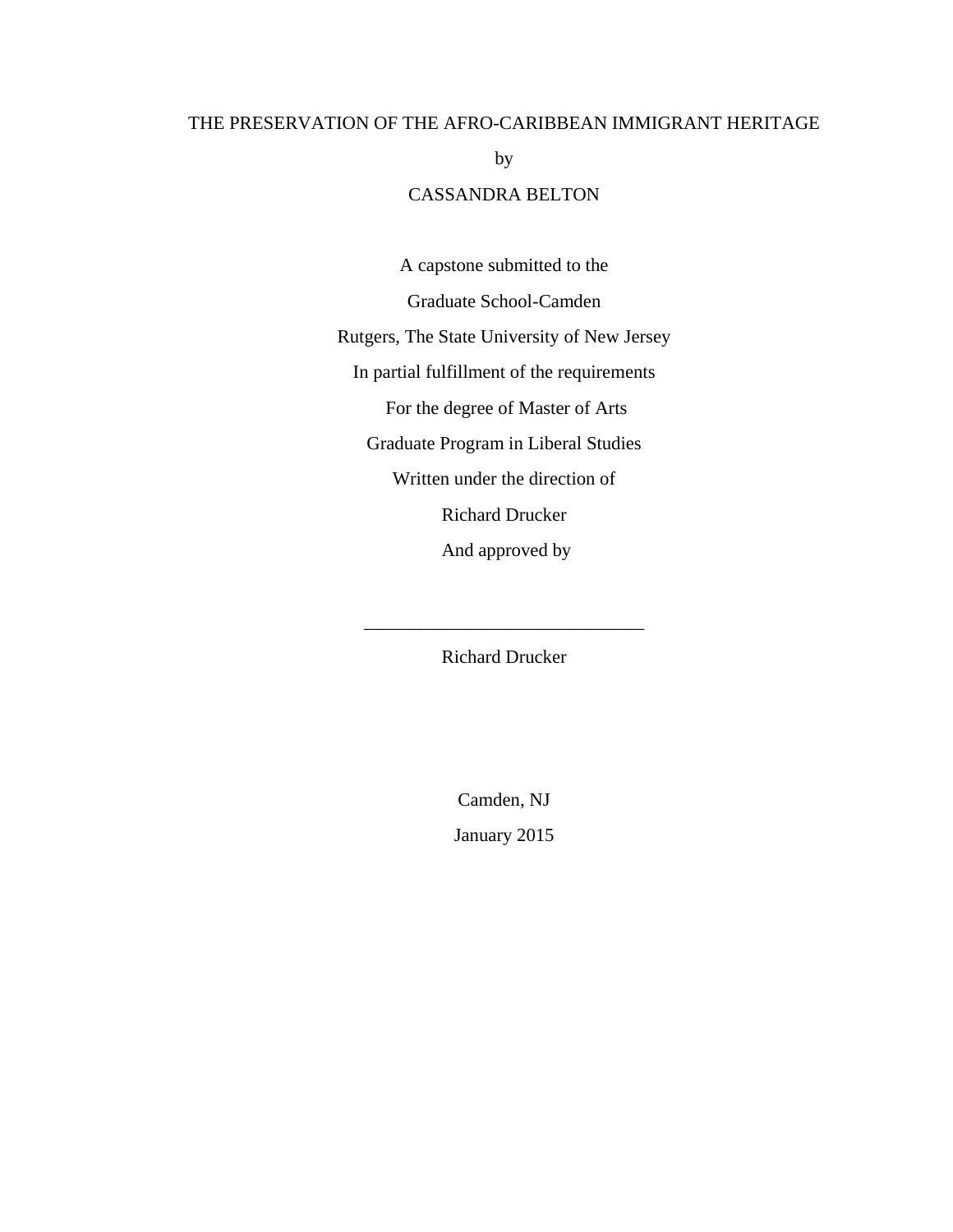# CAPSTONE ABSTRACT THE PRESERVATION OF THE AFRO-CARIBBEAN IMMIGRANT HERITAGE

### By CASSANDRA BELTON

### Capstone Advisor: Richard M. Drucker

Historical preservation plays a significant role in community building and ethnic identity. Focusing on Afro-Caribbean immigrants, this capstone investigates how immigrant families and communities structure themselves through literally works, civic, and social engagement. Specifically, this capstone discusses how immigrant families have prospered and suggests the contributions, tributes, and perseverance of the Afro-Caribbean immigrants should be recognized by historians. Additionally, it includes the different types of historical preservation that can be used to establish the legacy and heritage of the Afro-Caribbean people. In the larger American society there has been a tendency to forget and vagueness for identifying, distinguishing, and cherishing the historic preservations of the Afro-Caribbean immigrant. My goal is to shed light on how Afro-Caribbean immigrants, specifically those who are English-speaking, are a group where further research and scholarship is warranted.

ii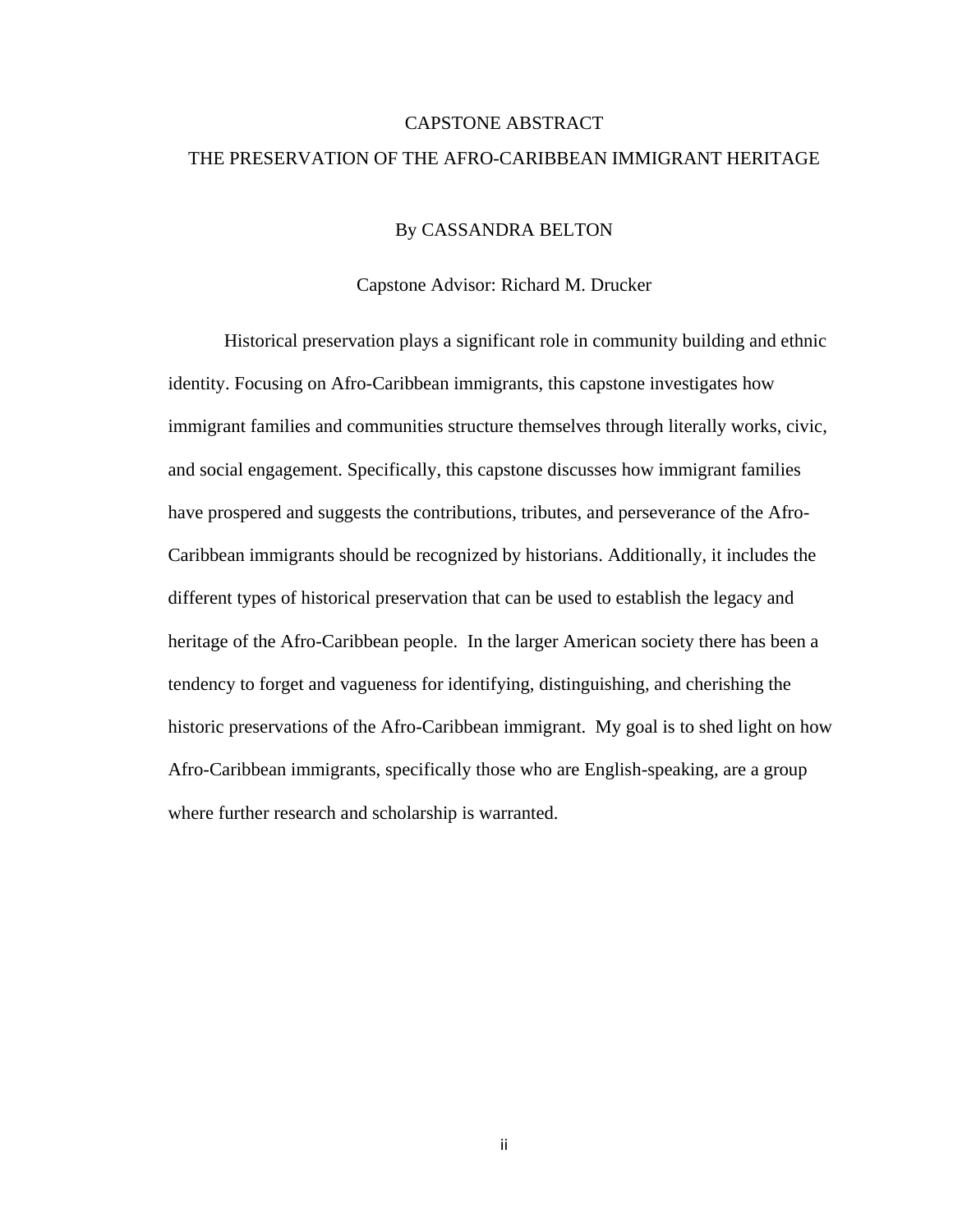With the entry of Afro-Caribbean immigrants into the United States of America, this group added their diverse customs, distinctive traditions, and professional qualifications to our culturally pluralistic society. These Afro-Caribbean immigrants, specifically English speaking, people reside in various cities in the United States, and within these cities display of deep, vibrant mixture of culture, heritage, and tradition. The impressive narration of this story has been infused in fictional works such as *Brown Girl, Brown Stone* (Marshall, 1981). This story provides a rich detailed tale of the lives of an Afro-Caribbean immigrant family. Marshall creates the characters to come alive as they adjust to the new surroundings of the United States. The significance of written narratives like Marshall's illustrates how Afro-Caribbean writers gain empowerment, authority, and reflection by examining their own cultural lives in America. Scholars such as Dr. Carol Boyce Davies praise such literacy works and state (Boyce, 2002), "These narratives have their own separate textualities, and are deliberate attempts to break through the tiredness, fake linearity, and posturing of academic discourse." Boyce, and other Afro-Caribbean scholars recognize the cultural value of this growing authentic ethnic traditions.

Marshall's story takes place in New York, however Afro-Caribbean live throughout the United States. According to the Migration Policy survey (2009), 34.2 percent of the Caribbean people born in the United States reside in the New York-Northern New Jersey-Long Island area. A large portion (30.2) also reside in the metropolitan areas of Miami, Ft. Lauderdale, and Pompano Beach, Florida, A very small subset of Caribbean immigrants (3.3) reside in the Boston-Cambridge-Quincy areas of Massachusetts and New Hampshire.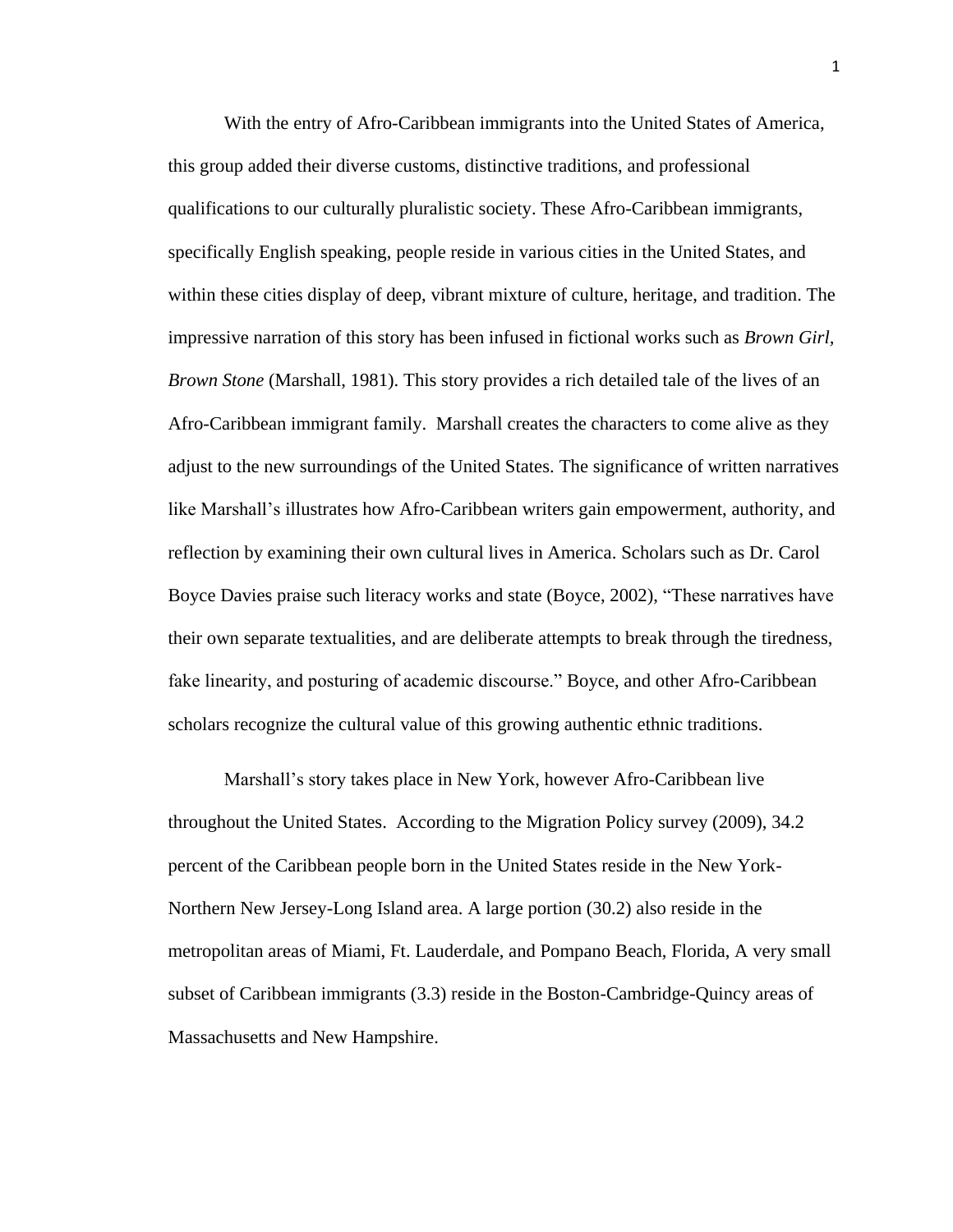Thomas (2012) reports, "Today the 1.7 million Caribbean-born Black immigrants represent just half of all Black immigrants in the country; most come from Jamaica, Haiti, Trinidad and Tobago and the Dominican Republic. About 80 percent of Black immigrants are fluent in English." These statistics are wisely illustrated in the details of the exceptional family story of *Brown Girl, Brown Stone* (Marshall, 1981) which paints a vivid story of the domestic lives of a first generation Afro-Caribbean immigrant family. Marshall documents through her words to share the plight and victories of her Barbadian family. Here she points out her family's levelheadedness;

> "The West Indians slowly edged their way in. Like a dark sea nudging its way onto a white beach and staining the sand, they came. The West Indians, especially the Barbadians who had never owned anything perhaps but a few poor acres in a poor land, loved the housed with the same fierce idolatry as they had the land on their obscure islands" (Marshall, 1981).

Equally important, the Afro-Caribbean immigrant population came to the United States between the 1900's and 1960's with the expectation of being fully recognized, credited, and accepted as new residents. However, racial discrimination was prominent before and during the early civil right period in the 1960's. Similarly, overseas, race relations in the United Kingdom was also prevalently discriminatory. Darcus Howe, British broadcaster reports, "Issues on race and immigration are at large in the national press. Fifty years ago, vast numbers of Caribbean men and women responded to Britain's desperate need for immigrant labour and settled in the inner cities of the UK to revive and extend the service and manufacturing industries. The 1958 race riots in Notting Hill went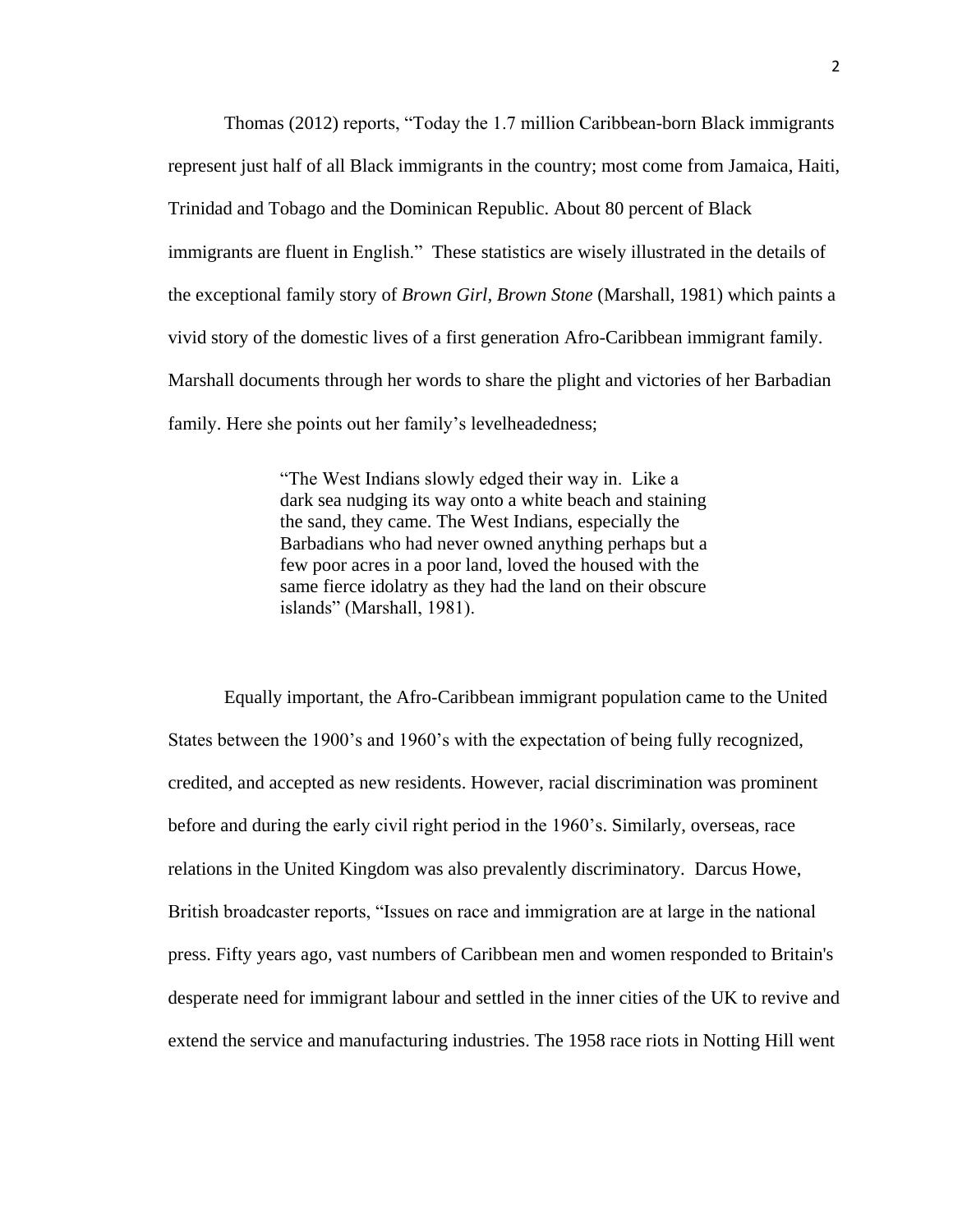hand in hand with these outpourings of racism" (Howe, 2008). Issues of acceptance and employment affected both groups in the United States and Great Britain.

This experiences of dispossession has been documented in the lives of the Afro-Caribbean immigrants, and there is a continuous need for historical preservation to grow. Hurley argues, "Historical preservation has enormous potential for enriching the urban experience. And at its best not only in figure read local economies which strengthens community by nurturing the deeper attachment to plays, greater levels of social cohesion, and collective agenda for local development" (Hurley, 2010). According to Bodnar (1986), "People use history and memory to create mythical narratives with symbols and heroes that articulate a point of view in the present". Nevertheless, there has been a distinct forgetfulness and vagueness for identifying, distinguishing, and cherishing the historic preservations of the Afro-Caribbean immigrant within the world of scholarship. Like the Afro-Caribbean's before them, the Africans were being assessed as a model minority by the beginning of the twenty-first century. No study fails to bring up the educated, professional pre-migration socioeconomic backgrounds of a substantial proportion of this group. The brain drain is often a concomitant theme of the new African diaspora. Indeed, educated professionals are a large proportion of this group of immigrants (Johnson, 2008).

Currently, Rutgers University has a department for scholarly research with Caribbean Studies. This department the Critical Caribbean Studies Department identifies, documents, and preserves the rich and detailed histories of Afro-Caribbean Americans. The Critical Caribbean Studies (Rutgers, 2014) at Rutgers aims to foster multidisciplinary research about the Caribbean to allow a better understanding of the region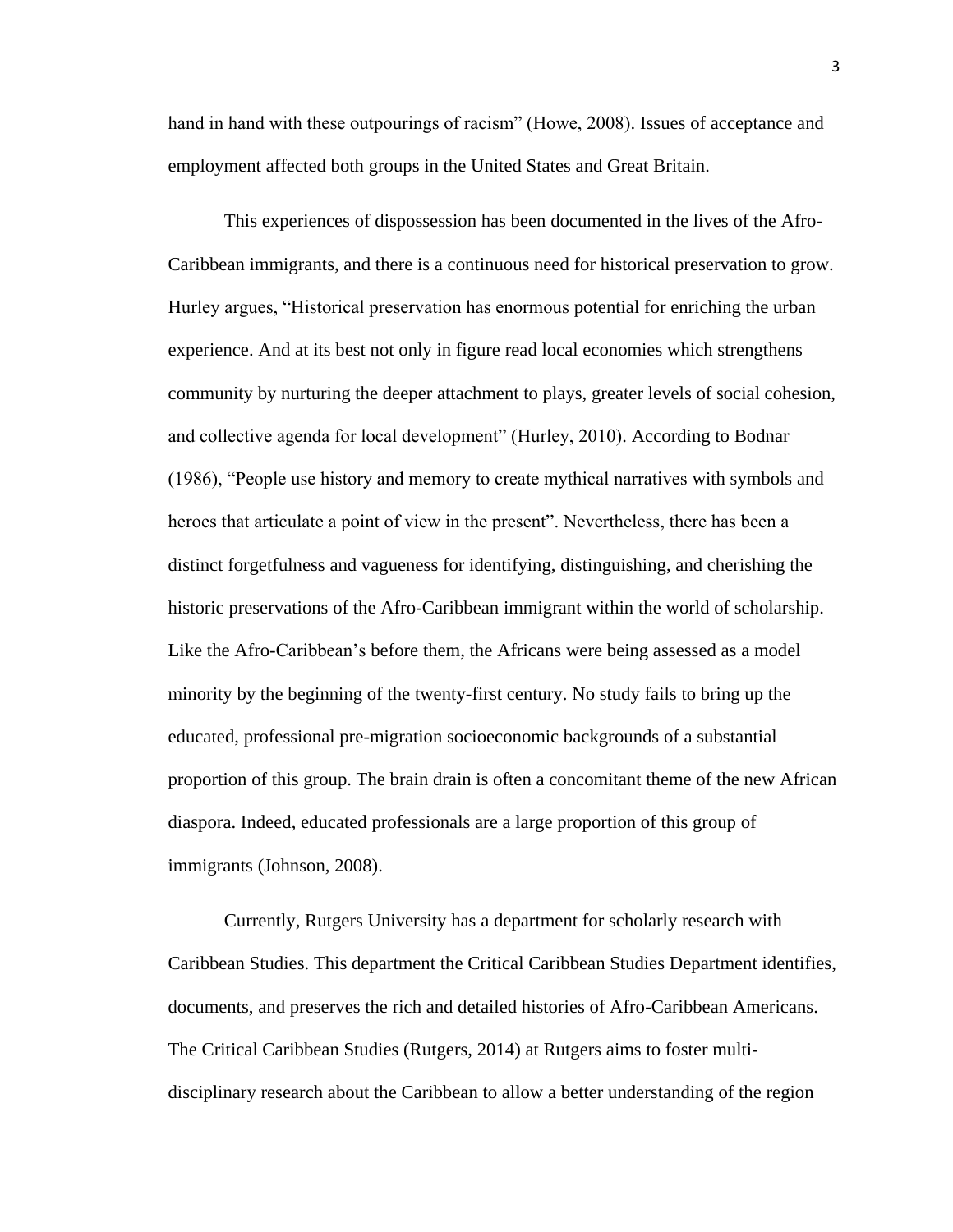and its people from a variety of perspectives. Affiliates conduct research on such diverse areas as diaspora and transnational studies, migration and immigration, and literary. In the summer of 2012, Critical Caribbean Studies also became an affiliated group of the Center for Cultural Analysis at Rutgers University. In addition, to the program at Rutgers, there are scholars who have stated the need to challenges the misconceptions of Caribbean people. Dr. Hernandez-Ramdwar argues, "A critical lack of awareness around alternative histories and world geography is one of the first problems to be addressed in the classroom. Educators can move to discuss misperceptions of realities regarding Caribbean peoples, and to challenge and debunk the myths surrounding the multiple realities and great variety of Caribbean experience" (Hernandez-Ramdwar, 2005).

Brooklyn, New York has a customary community celebration in the form of a large community gathering. Kasinitz argues (1992) the role and participation of the Caribbean American Carnival, "Its' (Carnival) role as a time when people play with the idea of identity; it is a moment where one can question and redefine. Moreover, this gathering is a form of historical preservation and interpretation, as it is an annual cultural celebration brought through the art form of Caribbean carnival. The carnival cultural festivities include steel drum performance, dancing, and costume marching parade. Moreover, in New York City, the annual Caribbean American Carnival is the largest parade in New York City. The celebration is held on Labor Day. It is carefully planned and rallied. The assembly of the Afro-Caribbean immigrants at this occasion will bring forth a great crowd and attendees of this gathering use this space as way to connect with old and new friends. Many people gather to along the corridor of the Eastern Parkway Blvd to catch a glimpse of the perfumed smells and effervescent sounds from "back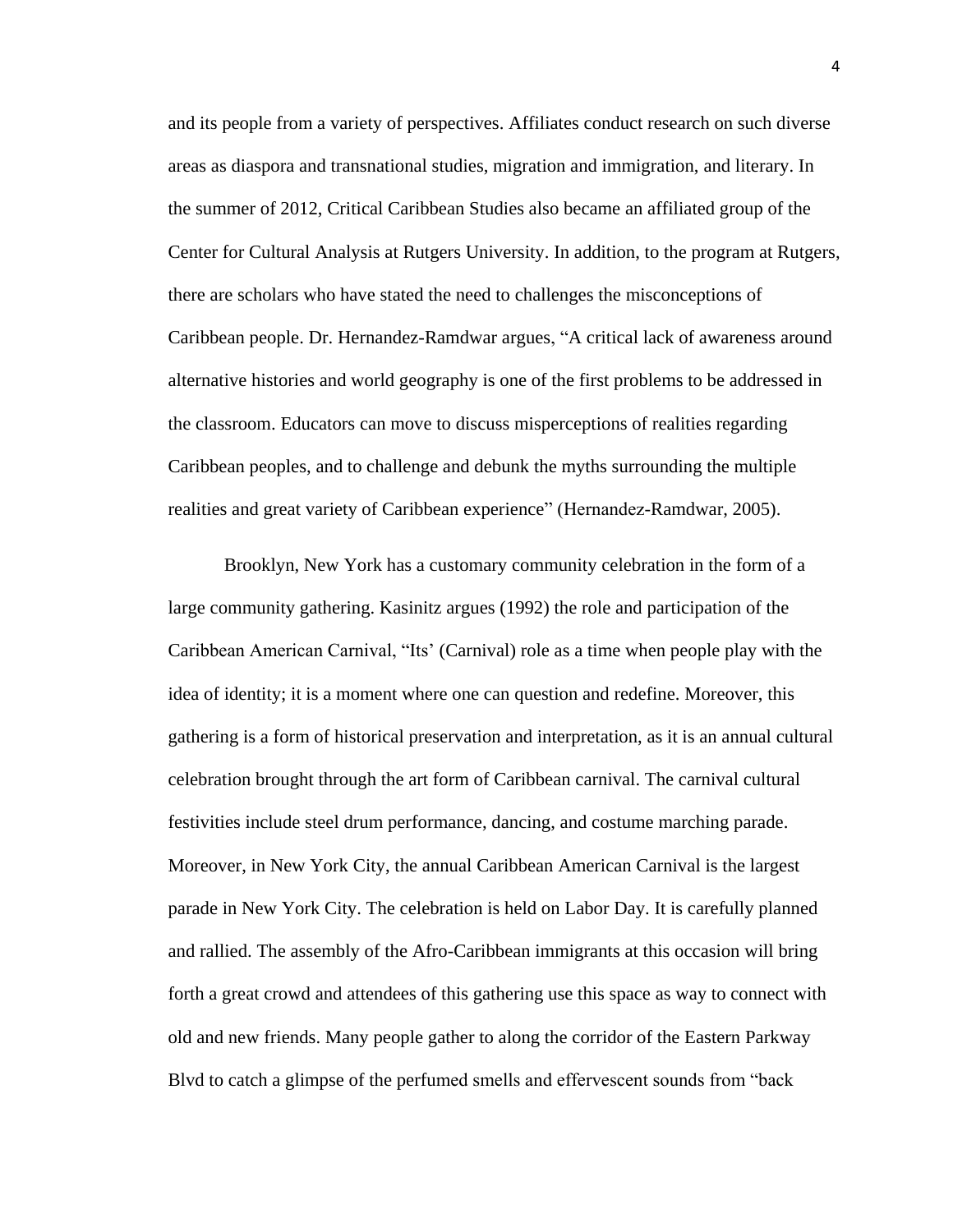home". People in brilliantly colored costumes adorned with feathers and sequins danced down to the cheers of more than one million spectators. This spectacular public events which generate millions of dollars in revenue, are the clearest expression of the development of strong Afro-Caribbean communities and a defined Afro-Caribbean identity. One Daily News reporter describes the action, "The parade route estimated around two million. Dressed as butterflies, suns, warriors, and hawks, the marchers were strapped into costumes so tall and wide that several weighed up to 60 pounds. They shared beers and sodas as they marched in groups, or masses each one trying to outdo the next louder music, glitzier masks and wilder moves" (Alvarez, 1995).

Over the years, this parade has been used to gain political interest and concern for the Afro-Caribbean New York City residents. Politics and the parade have played a part in the role of Afro-Caribbean New York City politicians. The 2000 (Johnson, 2008) Census revealed that the non-Hispanic Afro-Caribbean population grew almost 67 percent in one decade. In (Persaud, 2010) the census counting year of 2010, the West Indian American Carnival Association teamed up with the United States Census and CaribID to ensure that political message of unity was spread and that community members did not simply partied but "jumped up and counted" for something. The message of carnival to be prevalent in the Caribbean today.

Typically, on the Caribbean island of Trinidad, there are carnival celebrations during the period of Lent. Hence, with the spirit of continuing traditions, the birth of the spirited carnival evolved in New York City. It was in the early 1920's, in Harlem where the first Caribbean carnival was showcased. Trinidadians came together and wore traditional costumes in their homes.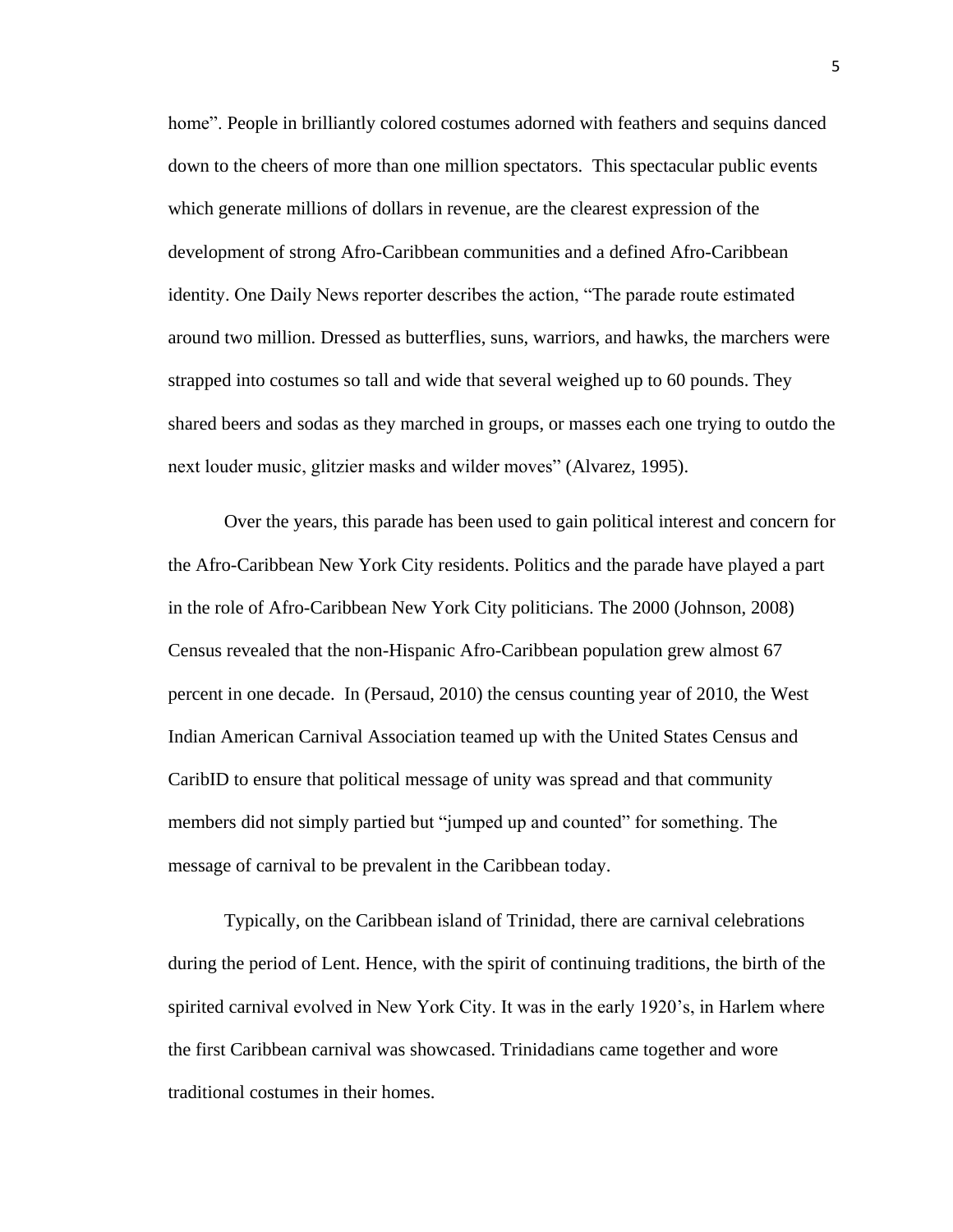The Brooklyn Museum notes, "These celebrations took place during the traditional pre-Lenten period. In the mid-1940, Trinidadian Jesse Waddle (sometimes spelled Wattle), organized a street festival held on Labor Day, on  $7<sup>th</sup>$  Avenue in Harlem" (Brooklyn Museum, 2013). This change from Lent to Labor Day, shows the influence of American democratic secular culture on Afro-Caribbean immigrants.

On September 1, 2014, the parade continued to serve as a historical preservation and representation of Caribbean culture. It is important to note, 2014 marks its 47th year of celebrating – "the ultimate expression of Caribbean Pride and Culture" (WIADCA, 2014). The organization West Indian American Day Carnival Association (WIADCA) hold new leaderships with Mr. Thomas Bailey. He and his team have been working diligently throughout the year to preserve the WIADCA brand, build and strengthen community/sponsor relations. According to the website, " - expanding the 5-day New York Carnival week through year-round community activities, which now include over 20 programs and projects from February through December – providing entertainment, arts education, employment, youth and family services" (WIADCA, 2014). It is predicted that through the growth of these projects, those individuals who are Afro-Caribbean will be engrossed in a sense of cultural pride. However, the New York Times reports sparks of violence have effected participation from the Afro-Caribbean community members but the overall parade attendance and participation have been constant (New York Times, 2012).

Similarly, other neighborhoods that are in the New York City region are utilizing community members and carnival settings as a form of historical preservation and interpretation. During the fall of 2013, the Camden County Historical Society, located in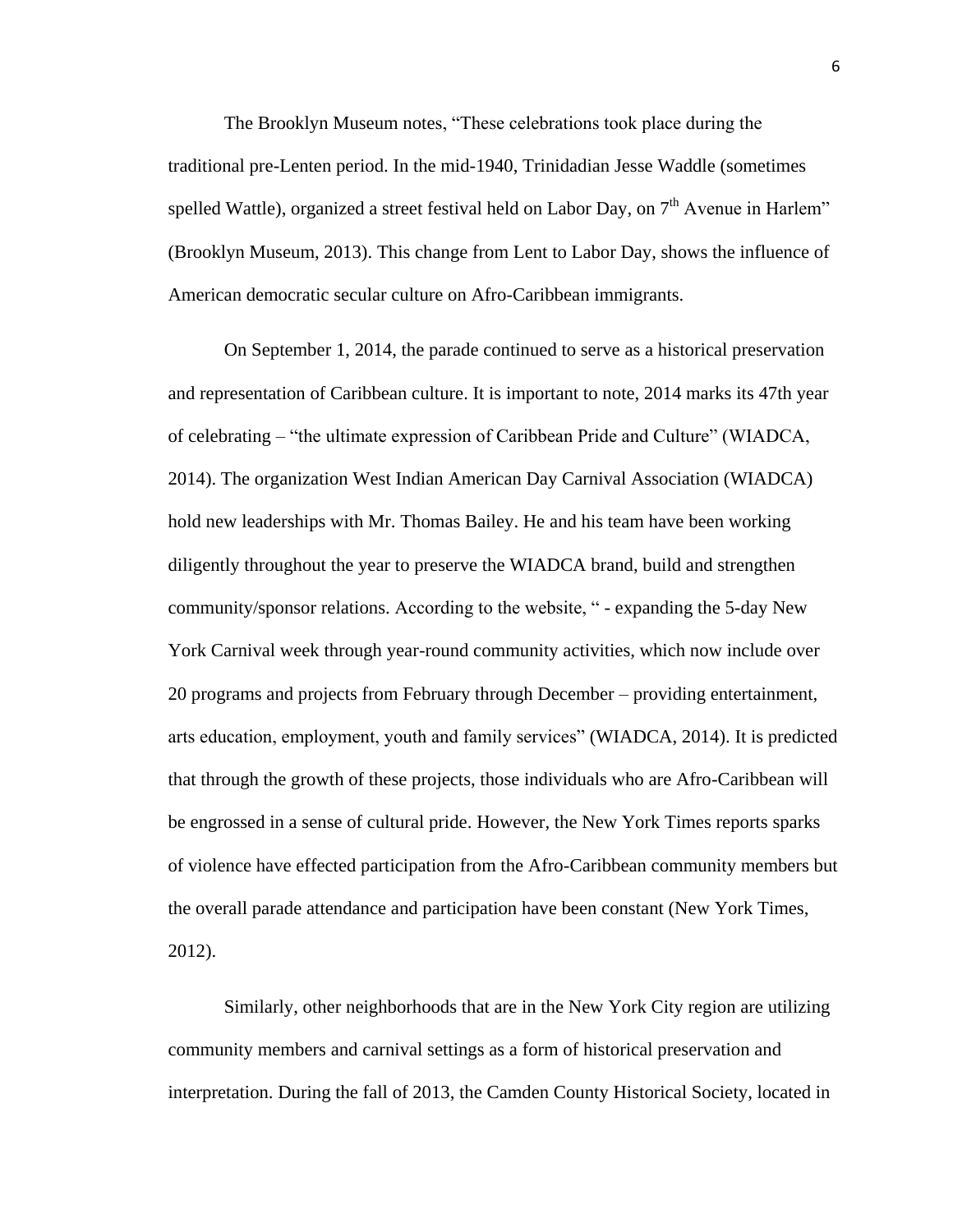Camden, New Jersey held an exhibit of Latino heritage. The exhibit was called *Stitching Hispanic Culture Together,* and was to honor the dress and dressmakers of the Camden County Latino Community. Together, the West Indian Day American Parade and the Camden County Historical Society events must remain and continue to celebrate the historical preservation of people from the Caribbean diaspora.

Many of the Afro-Caribbean immigrants came to America in search of the American dream of work and security. Their dreams are to work and to be homeowners in America, as Marshall notes in her novel, many of these immigrants came with professional training and talents that were used in their home country. The prospect of employment in the United States was immensely alluring and appealing. Between 1920 and 1950, the number of Caribbean immigrants increased by more than 540 percent. (Portes, 1994). Their earned income was used as wealth for providing for their families back home. Afro-Caribbean immigrants came from countries such as Jamaica, Trinidad, and the Dominican Republic, and Haiti. Similarly, between 1981 and 1980, an estimated 1.2 million Caribbean immigrants arrived in the United States, which is about 1000 percent larger than the number of arrivals between 1921 and 1930 (Portes, 1994).

Thomas (2012) reports that today, the majority of Caribbean immigrants who come to the United States as permanent residents are admitted based on family ties. Black immigrants are perhaps the least visible, but most articulate and active of these ethnic constituencies (Bryce-Laporte, 1979). In historical contract, the forced migration of enslaved Africans has been documented. In DuBois (1999) scholarly work, *The Suppression of the African Slave Trade to the United States of America,* he argues, "Between the 1500s and the 1860s, at least 12 million Africans were sent to the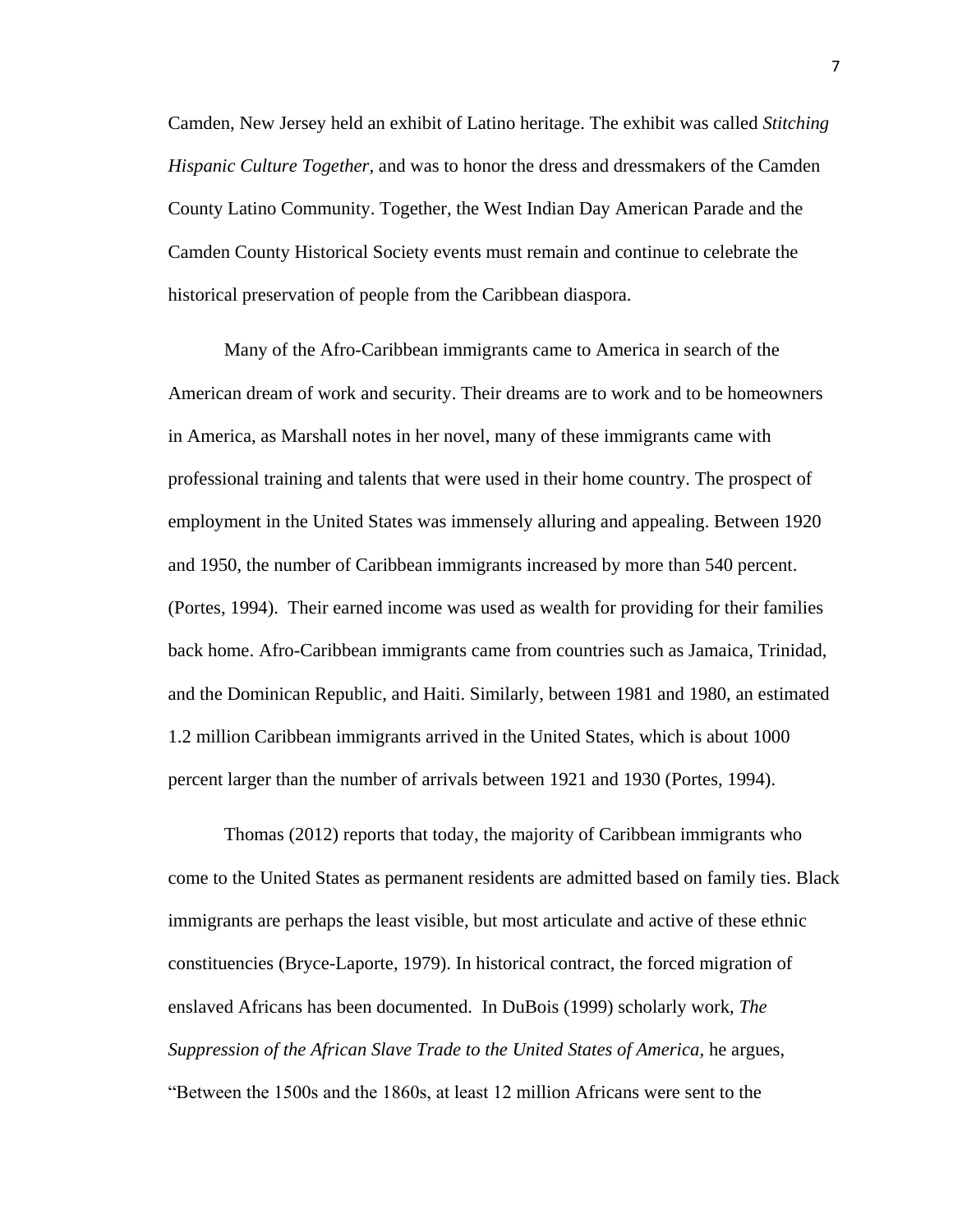Americas. It is probable that about 25,000 slaves were brought to America each year between 1698 and 1707. This brutal forced migration changed the face and character of the modern world." Black scholars agree that slavery shaped America's economy, politics, culture, and fundamental principles. For most of the nation's history, American society was one of slave holders and slaves (Horton, 2009). This picture is represented in the cultural and literacy histories of the African Americans.

At the end of the Spanish-American War in 1898, the United States became a main destination for Afro-Caribbean migrants, because moving and transitioning to Europe was considered a good idea for opportunities for economic advancement. Thomas (2012) notes, "Successive generations have used migration as a means to improve living standards and to mitigate the economic hardships of the post-slavery period." In the process, increasingly large numbers of Caribbean Blacks migrated to destinations in Europe, primarily in the United Kingdom (Elissa, 2005). Again, when the United States lifted the quota requirements on immigration, many Afro-Caribbean immigrants moved to the United States and settled in numerous states. This wave of Afro-Caribbean immigrants moved to the United States and settled in numerous states. This wave of Afro-Caribbean immigration was documented not as carefully documented by American social historians.

*How the Other Half Lives* is a book of graphic depictions, sketches, photographs, and statistics that illustrates the lives of the New York immigrants. Senior host of National Public Radio, Robert Siegel states, "*Jacob Riis: Shedding Light On NYC's 'Other Half' (2008): -*"Riis documented block after block of tenements house the working-poor immigrants of the city, including Italians, Irish, Germans, Jews, Czechs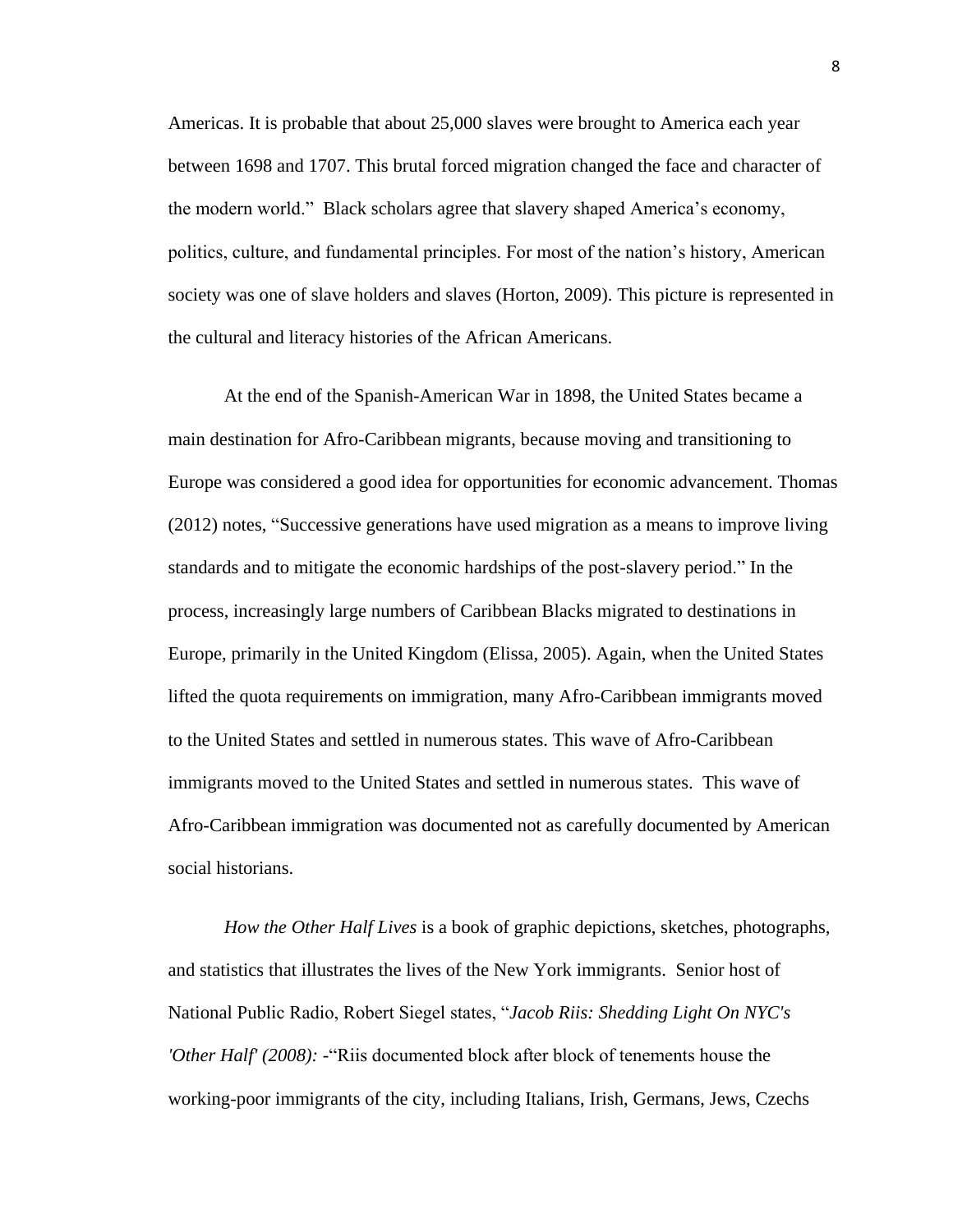and Chinese." Riis had an understanding for ethnic relations, and he wanted to show the dreadful dwellings of the immigrants. Nevertheless, Riis masterpieces do not include referencing to Afro-Caribbean immigrants. Another example of historic preservation for New York City immigrants is The Lower East Side Tenement Museum. Museum staff member Zach D. Aarons states that many residents were European (Aaron, 2013).

Furthermore, the Tenement website states, "The Lower East Side Tenement Museum in New York City invites the diverse people from its surrounding neighborhoods to share their stories of migration and immigration. The staff hears moving accounts of alienation, loneliness, confusion and frustration. The Tenement Museum preserves and interprets the history of immigration through the personal experiences of the generations of newcomers who settled in and built lives on Manhattan's Lower East Side, also called "America's iconic immigrant neighborhood" (Tenement, 2013). However, many of the Afro-Caribbean immigrants resided in the neighborhood of Harlem, which is located in the northern section of New York City. During the early 1920s, there were areas known as "Negro tenements" on West 130th Street. (Gill, 2011). The population of Harlem during the period of Great Migration, according to Gill (2011), came from the American South, West Indies, and Caribbean to take advantage of Harlem's modern housing stock, and other enticing economic conditions. Blacks fleeing the poverty and racism of the American South and West Indies arrived uptown and began buying their own homes and starting their own grocery stores, laundries, cigarette shops, newsstands, bookstores, florists, funeral homes, newspapers, churches, orchestras, nightclubs, and even an all-Black cricket club (Gill, 2013). Harlem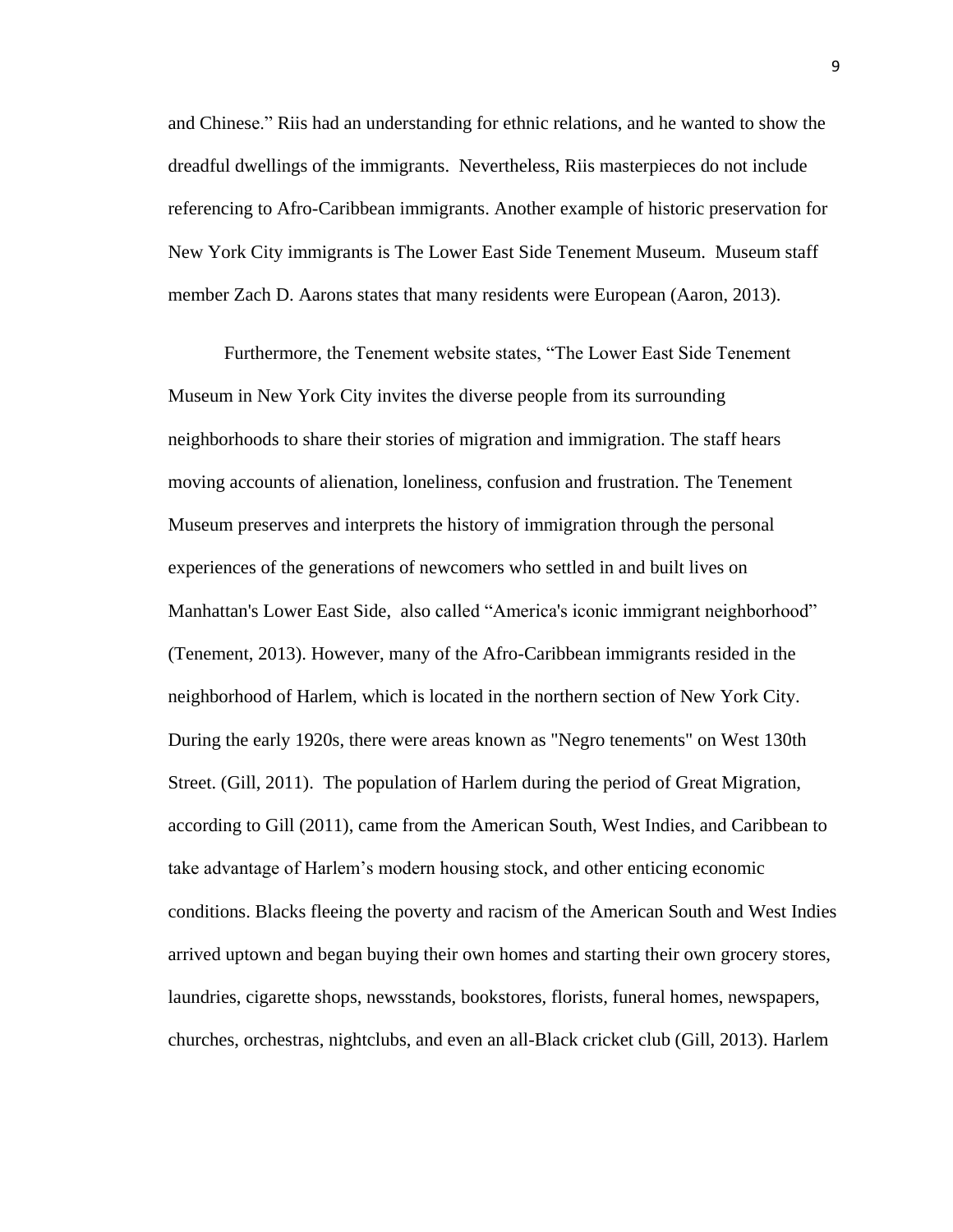is also home to the largest African American Day Parade, which celebrates the culture of African diaspora in America (African, 2013).

With the demands of the changing early twentieth century Harlem community, the Schomburg Center opened in 1925 as a special collection of the 135th Street Branch library. The Division first won international acclaim in 1926 when the personal collection of the Puerto Rican-born Black scholar and bibliophile, Arturo Alfonso, was added to the Division. The Schomburg Center collection included more than 5,000 books, 3,000 manuscripts, 2,000 etchings, and thousands of pamphlets (Schomburg, 2014). The Schomburg serves the general public to host readings, discussions, art exhibitions, and theatrical events The Schomburg Collection is considered as consisting of the rarest, and most useful, [Afrocentric](http://en.wikipedia.org/wiki/Afrocentrism) artifacts of any public library in the United States (New York Public Library, 2013).

The historically Black university community is another venue that realized the demand for Africana Diaspora historical preservation. Located at Howard University in Washington, DC is the Moorland Spingarn Research Center. Its focus is to continue with the commitment to preserve the legacy of people of African descent for this and future generations (Howard, 2013). In 1914, Dr. Jesse E. Moorland, a Black theologian who was an alumnus and trustee of Howard University, donated his private library, which reflected the efforts of African Americans to take a leadership role in the documentation, preservation, and study of their own history and culture. Dr. Moorland's (Battle, 1998) collection provided the catalyst for the centralization of the University Library's other Black related materials, which became known collectively as the Moorland Foundation. In 1946, Howard University acquired the large personal library of Arthur B. Spingarn, an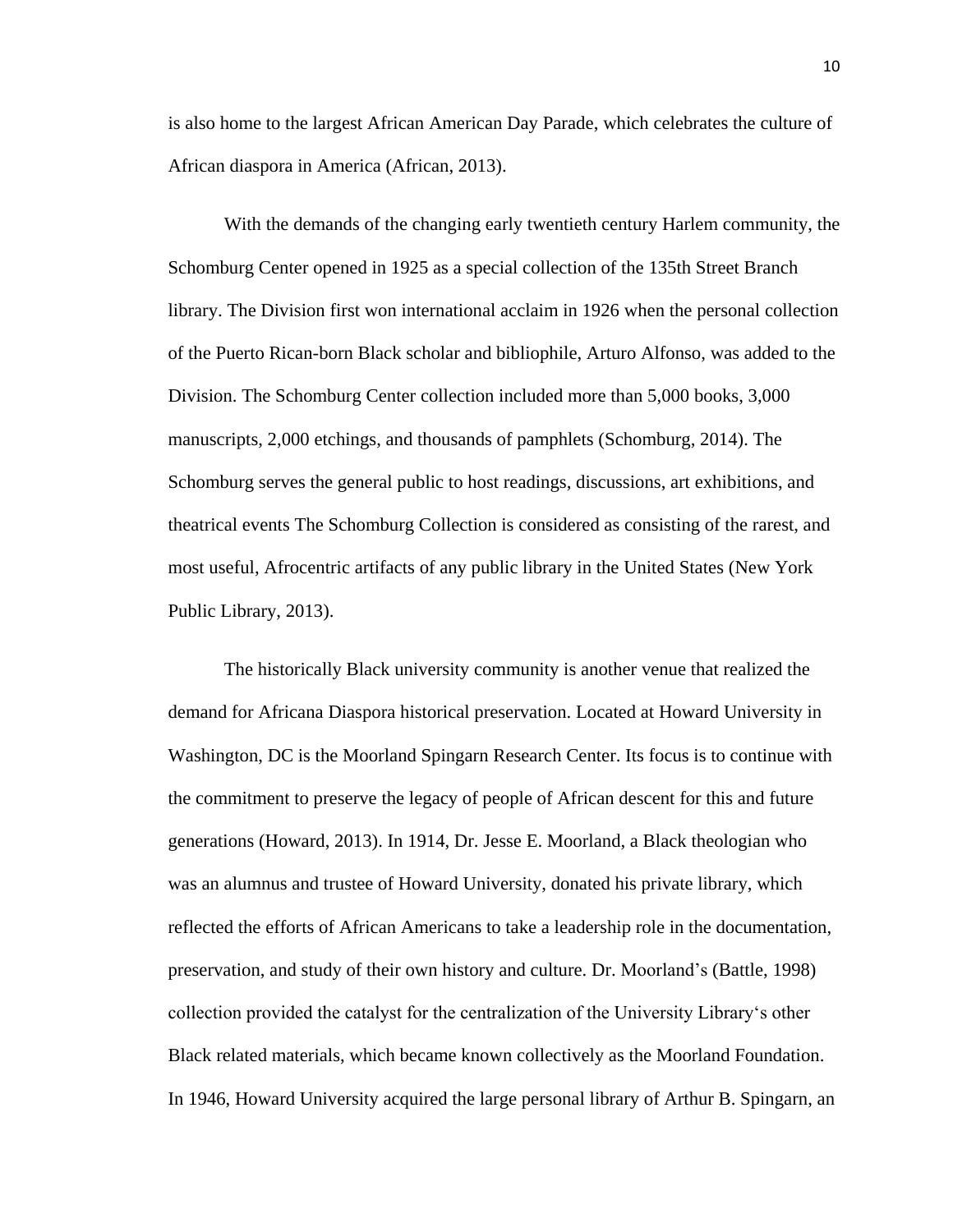attorney, social activist, and prominent collector of books and other materials produced by Black people. The *Moorland-Spingarn Research Center* (MSRC) is recognized as one of the world's largest and most comprehensive repositories for the documentation of the history and culture of people of African descent in Africa, the Americas, and other parts of the (1998) world.

As one of Howard University's major research facilities, the MSRC collects, preserves, and makes available for research a wide range of resources chronicling the Black experience (Howard University, 2013). Moreover, Washington D.C. will house the National Museum of African American History and Culture, which was created in 2003 by an Act of Congress, establishing it as part of the Smithsonian Institution. It is scheduled to open in the year of 2015 (National Museum of African American History and Culture, 2013). The National Museum of African American History is belated and overdue; however when it is open for the public, it will serve to continue to conserve and [collect](http://en.wikipedia.org/wiki/Collection_%28museum%29) of artifacts relevant to those of African descent. An important recommendation would be that thus museum include documentation of the Afro-Caribbean heritage.

Florida's Afro Caribbean immigration was very prevalent after the first Afro-Caribbean immigrants arrived to work on farms during World War I (insert citation here). Many of the immigrants worked as laborers in term of providing resources for the military personnel. One foundation that marks this time period is *The Kislak Foundation,*  established in 1984, which is a private, nonprofit cultural institution engaged in advancing knowledge and understanding of world cultures and history. The Kislak collections are primary resources.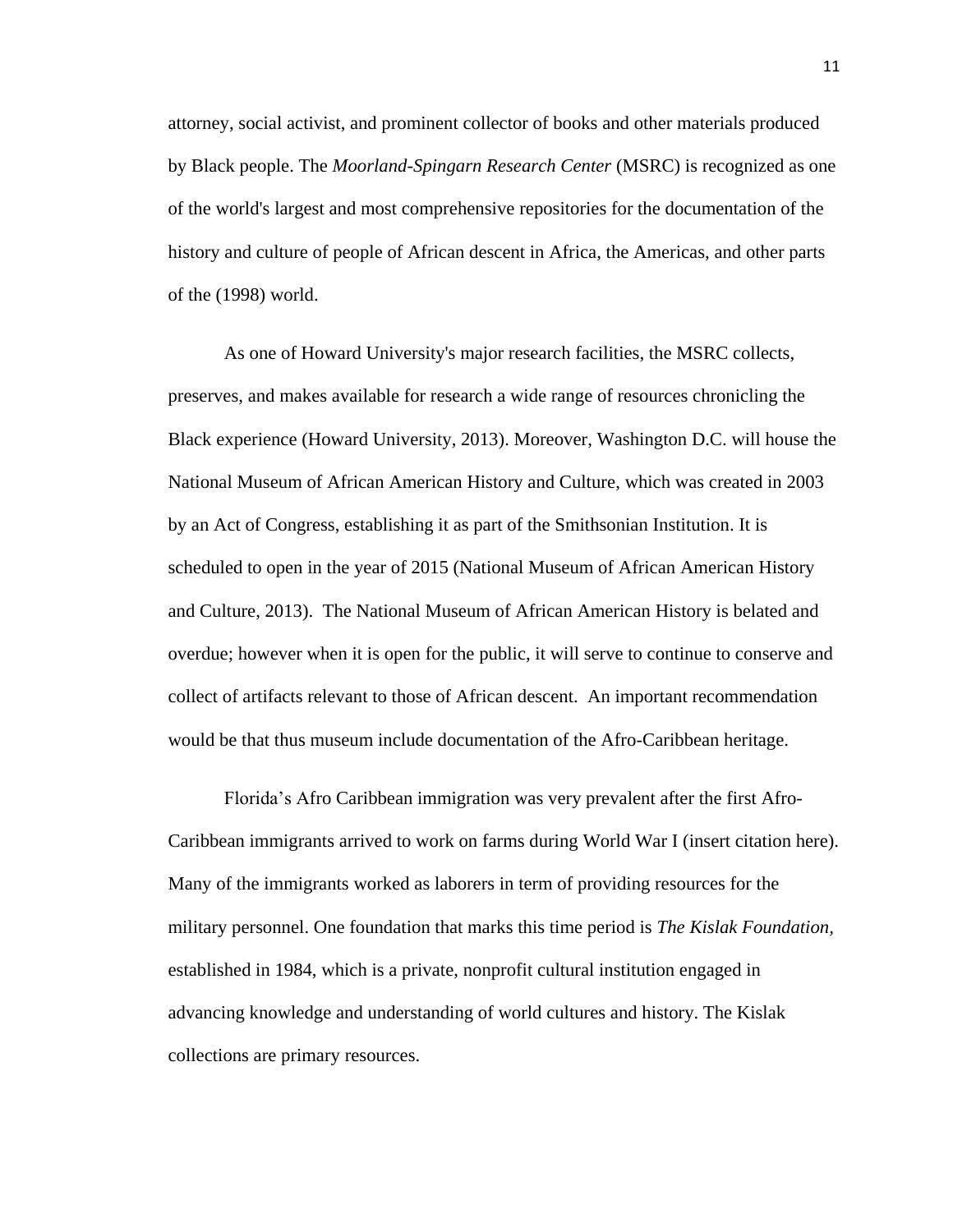Residents in the United States felt either that immigrants either placed a threat to the current society, or that they were greatly needed to be a part of the work mainstream. Sociology professor Justin Berg argues, "White Americans may fear the loss of employment opportunities because of the presence of illegal immigrants, who may be willing to work the same jobs for less money" (Berg, 2009). In the mid-1960s, the new United States legislation abolished the system national holders, which favored immigrants from Europe. Instead, immigrants were admitted on the basis of the need for their labor, giving preference to those with family in the United States. The result was a flood of new immigration drawn from Asia, Latin America and the Caribbean. As stated previously, many of Afro Caribbean immigrants contributed positively and they should not be seen as a danger to the United States.

As a result of the cultural traditions that Afro-Caribbean brought to the United States, and their participation in American society and as Afro-Caribbean immigrants began to see other opportunities worldwide, the sense of identity also shifted. As West Indians traveled abroad in search of economic opportunities and resources, all too often they found themselves living in societies in which blackness is more devalued more than it was at home, and they faced significant barriers because of their race. Upon arrival in the 1960s, the Caribbean immigrant was faced with America's current climate: segregation. Additionally, major Afro-Caribbean publications like the *Amsterdam News* and the *Boston Chronicle* reported at length on the racial injustice on Blacks and Black immigrants. Dr. Violet Showers-Johnson, History Professor and Director of the Africana Studies Program at Texas A. & M. argues, "Studies of pre-civil rights Afro-Caribbean communities. from Irma Watkins-Owens's *Blood Relations* (1996) to Philip Kasinitz's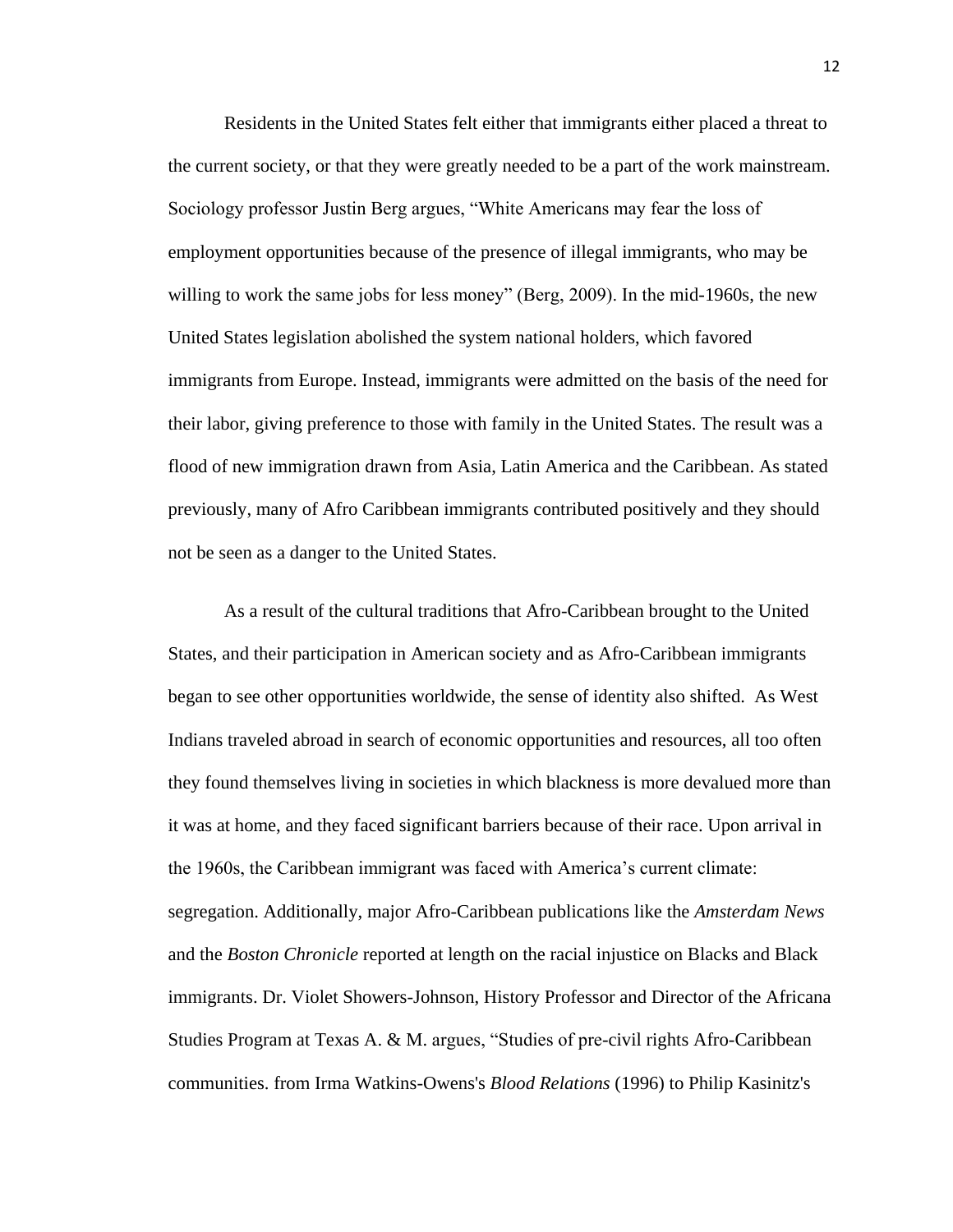(1992) *Caribbean New York*) and Violet Showers Johnson's *The Other Black Bostonians* (2006), discuss how foreign blacks experienced these restrictions, which landed them in predominantly black neighborhoods in major cities like New York and Boston" (Johnson, 2008).

Within their own homeland, the ideology of segregation and radical racism was not always as severe. Consequently, many of the Afro-Caribbean immigrants experienced homesickness and depression. However, many of them prevailed and embraced the Civil Right Movements with marched alongside Revered Dr. Martin Luther King, Jr. Likewise, upon his arrival to America in 1916, the Afro-Caribbean journalist, activist, and orator Marcus Garvey envisioned [Black nationalism](http://en.wikipedia.org/wiki/Black_nationalism) and [Pan-Africanism](http://en.wikipedia.org/wiki/Pan-Africanism) movements, and thus founded the Universal Negro Improvement Association and African Communities League [\(UNIA-ACL\)](http://en.wikipedia.org/wiki/UNIA-ACL). He founded the [Black Star Line,](http://en.wikipedia.org/wiki/Black_Star_Line) part of the [Back-to-](http://en.wikipedia.org/wiki/Back-to-Africa_movement)[Africa movement,](http://en.wikipedia.org/wiki/Back-to-Africa_movement) which promoted the return of the [African diaspora](http://en.wikipedia.org/wiki/African_diaspora) to their ancestral lands. According to David Van Leeuwen, "Gravy began to spread a message of Black Nationalism and the eventual return to Africa of all people of African descent. His brand of Black Nationalism had three components—unity, pride in the African cultural heritage, and complete autonomy. Garvey believed people of African descent could establish a great independent nation in their ancient homeland of Africa (Van Leeuwen, 2003). Both Garvey's Back to Africa movement and Dr. King advocacy and struggle for civil equality illustrate the African American quest for personal and collective dignity; especially as directed toward access to opportunity.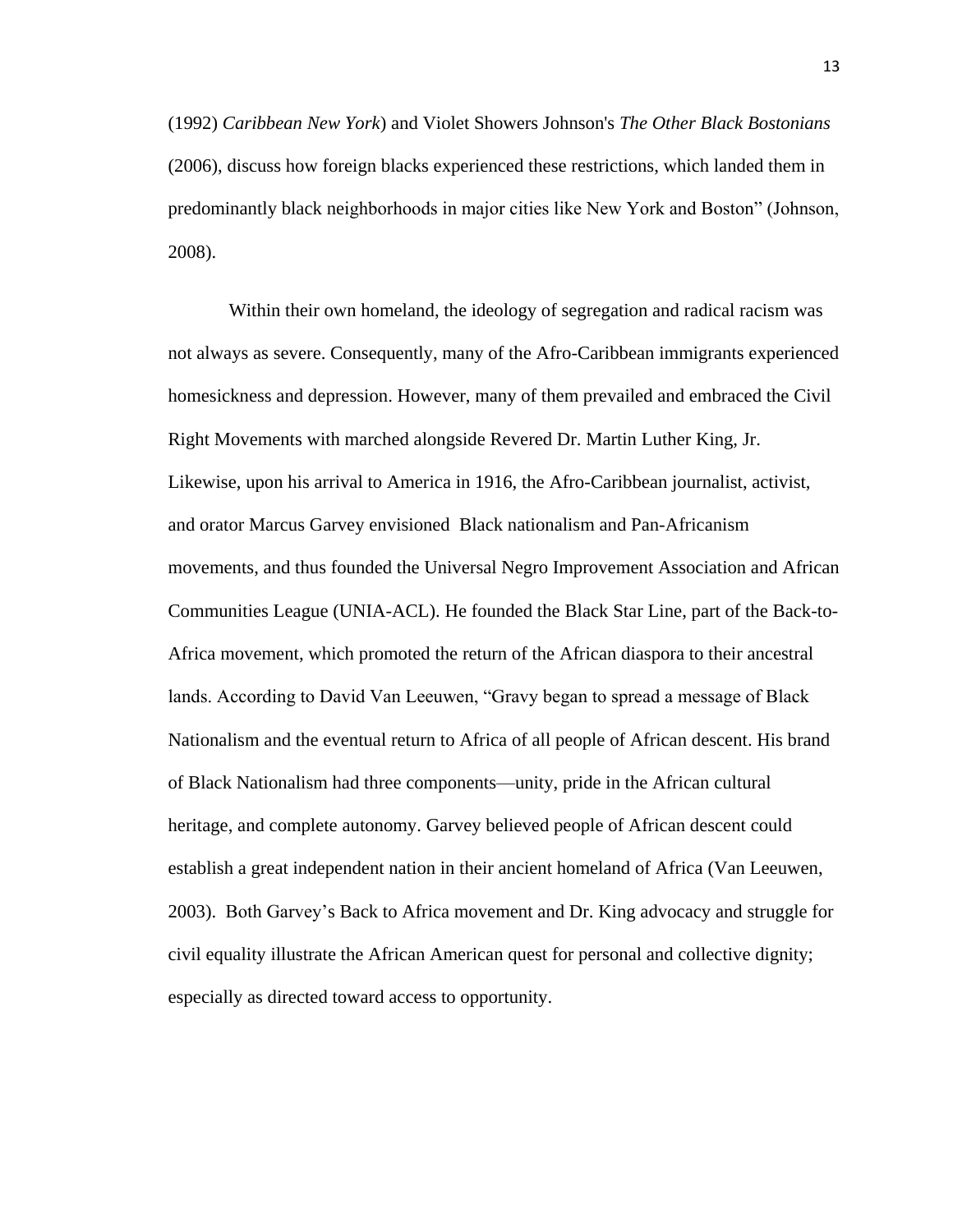Equally important, research studies are finding immigration trends that indicate an urgent support for the Afro-Caribbean immigrant. An example of this is given in Jackson et al. (2007):

> "Among Afro-Caribbean immigrants, immediate family and extended kin play significant roles in the migration of individuals, assisting in the financing of initial migration, caring for the children of absent parents, assisting in settlement, and obtaining employment. It is feasible for immigrants to have lower reported life satisfaction and happiness if their migration goals and aspirations are unmet. Recent research has also suggested that people who are 45 years or older who immigrate to the United States and who age within the U.S. context versus their homeland, report lower levels of well-being."

Further academic research regarding the Afro-Caribbean immigrants needs to be fulfilled by sociologists and historians. It is important to tell the story of this community. Citizens of Afro-Caribbean immigrant community should able to both support and benefit from historical preservation. Again, support has been vaguely offered to Afro-- Caribbean immigrants and even to the "second generation"

America comes to grips with the increased diversity of its population, it is important to pay attention to those places where an existing tradition of managing diversity runs deep. New York City's history of successful immigrant integration is a resource for immigrants who settle there. Perhaps it could also serve as a resource or model for new destinations struggling with these complexities of diversity as scholars such as Waters and Kasinitz state, "New York City's history of successful immigrant integration is a resource for immigrants who settle there. Perhaps it could also serve as a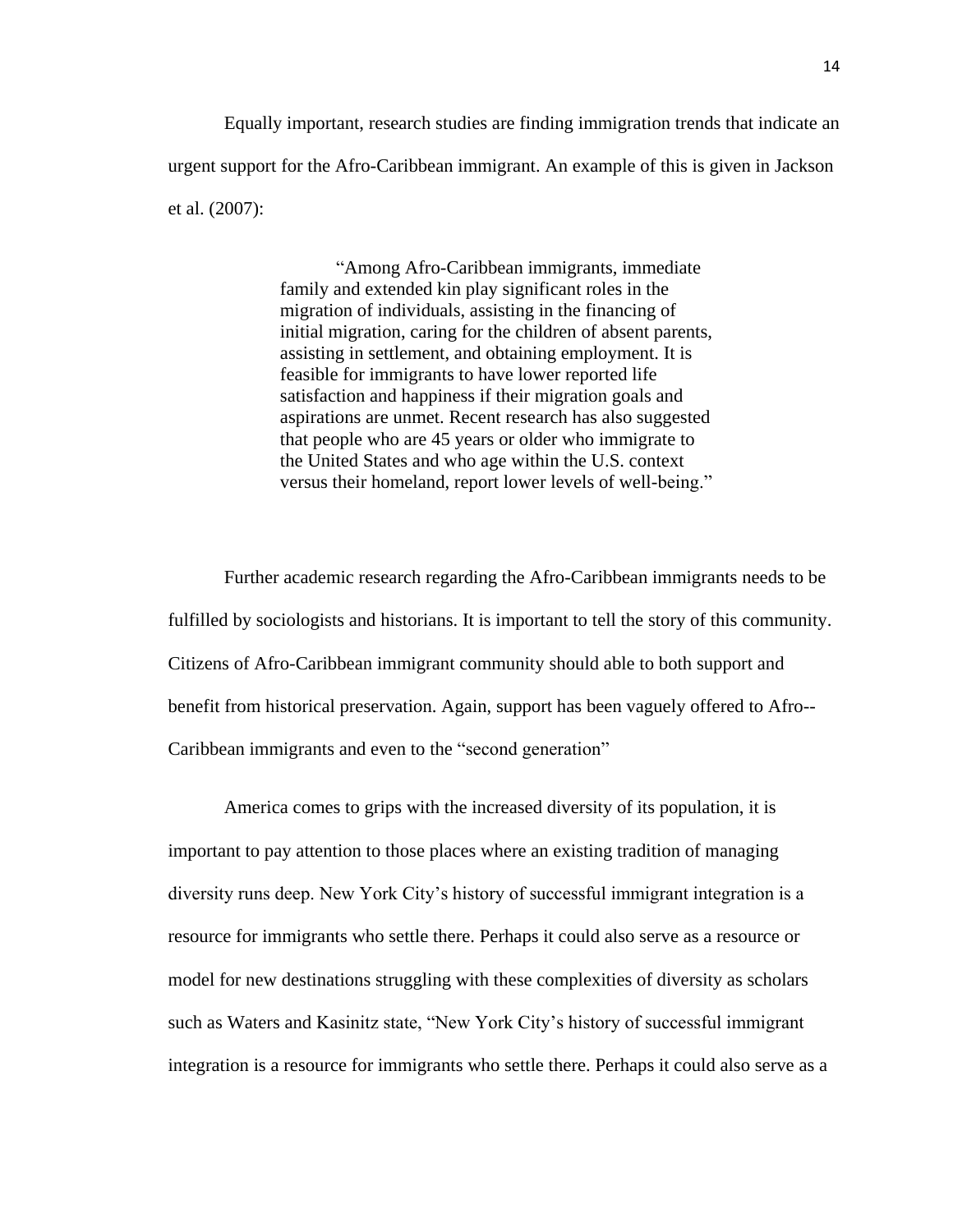resource or model for new destinations struggling with the complexities of diversity (Waters, 2013).

Men and women of Afro-Caribbean descent have recently played prominent roles in national and New York City politics. Between 1900 and 1930, the first wave Caribbean immigrants arrived in Harlem and Brooklyn and quickly came to dominate politically. Many of the New York Black elected officials and civil servants were of Caribbean descent, along with several of the first Black politicians to win national office. For example, the late Congresswoman Shirley Chisholm was of Barbadian and Guyanese heritage (Brownmiller, 1971). In 1968, Shirley Chisholm made history by becoming the United States' first African-American congresswoman, beginning the first of seven terms in the House of Representatives. After initially being assigned to the House Forestry Committee, she shocked many by demanding reassignment. She was placed on the Veterans' Affairs Committee, eventually graduating to the Education and Labor Committee. In 1969, Chisholm became one of the founding members of the Congressional Black Caucus (1971).

The rising political power of the Afro Caribbean immigrant is most prevalent today. Demographically, the Afro-Caribbean immigrants reside in cities where their political power is widespread. In the realm of political participation, historical preservation, and interpretation is necessary and essential. White House Correspondent, Cynthia Gordy argues, "In recent years, with more African and Caribbean people coming to the United States to flee political strife, civil violence and natural disasters, new groups are entering as refugees or asylum seekers" (Gordy, 2011)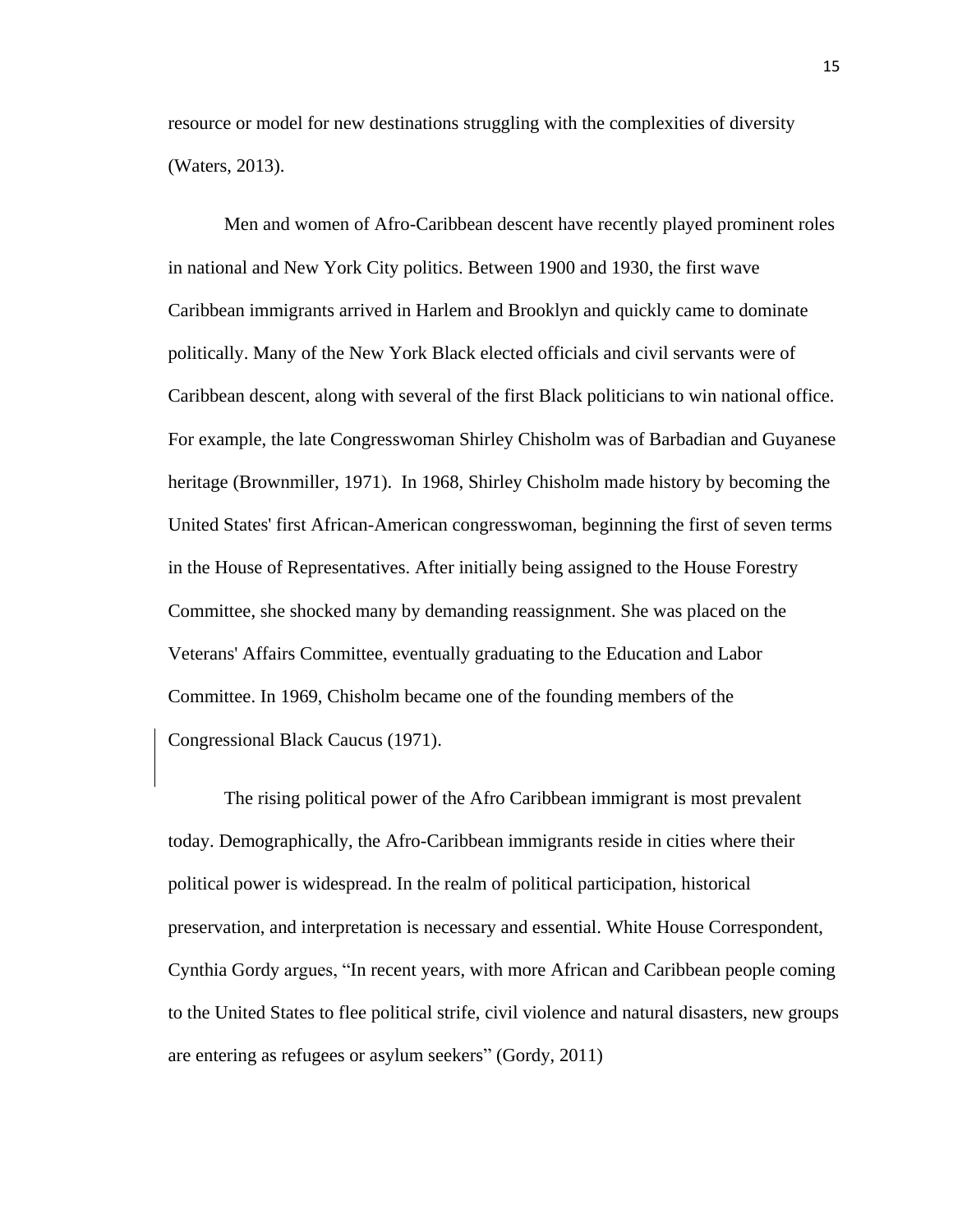Historic preservation and interpretation as it relates to Afro-Caribbean immigrants can be met with efforts to preserve, conserve, and protect buildings, objects, landscapes, and other artifacts of historical significance. Afro-Caribbean immigrant history can be represented, documented, and expressed with significant historical preservation, collection, and interpretation. Recently, there have been gains in cultural heritage management with digital archiving. Moreover, the identification and maintenance of significant cultural sites, communicating with the government, academic institutions and community members will play a key role in preserving, collecting, and interpreting.

Professor Kevin Thomas and The Migration Policy Institute have greatly documented the populations of the Afro Caribbean Immigrants and continue to do so. Thomas (2012) argues, "Black Caribbean immigration to the United States is rooted in strong historical, cultural, and economic linkages. While Afro Caribbean immigrants are overrepresented among less educated and underrepresented among the highly educated, they report having strong English language skills. They become United States citizens at higher rates. Black Caribbean immigrants exhibit high levels of labor force participation and report higher earning." The Black Caribbean immigrant should always be included in honoring and celebrating the history and heritage of their immigration plight within the larger context of the history of all African-Americans. There is a need for the development of virtual museums, historical societies, and landmark preservation. Second generation Caribbean born people will be able to use these collections, artifacts, and digital stories to teach future generations. Utilizing literature is also suggested. National, state, and local constituents should continue to seek of collecting, preserving, and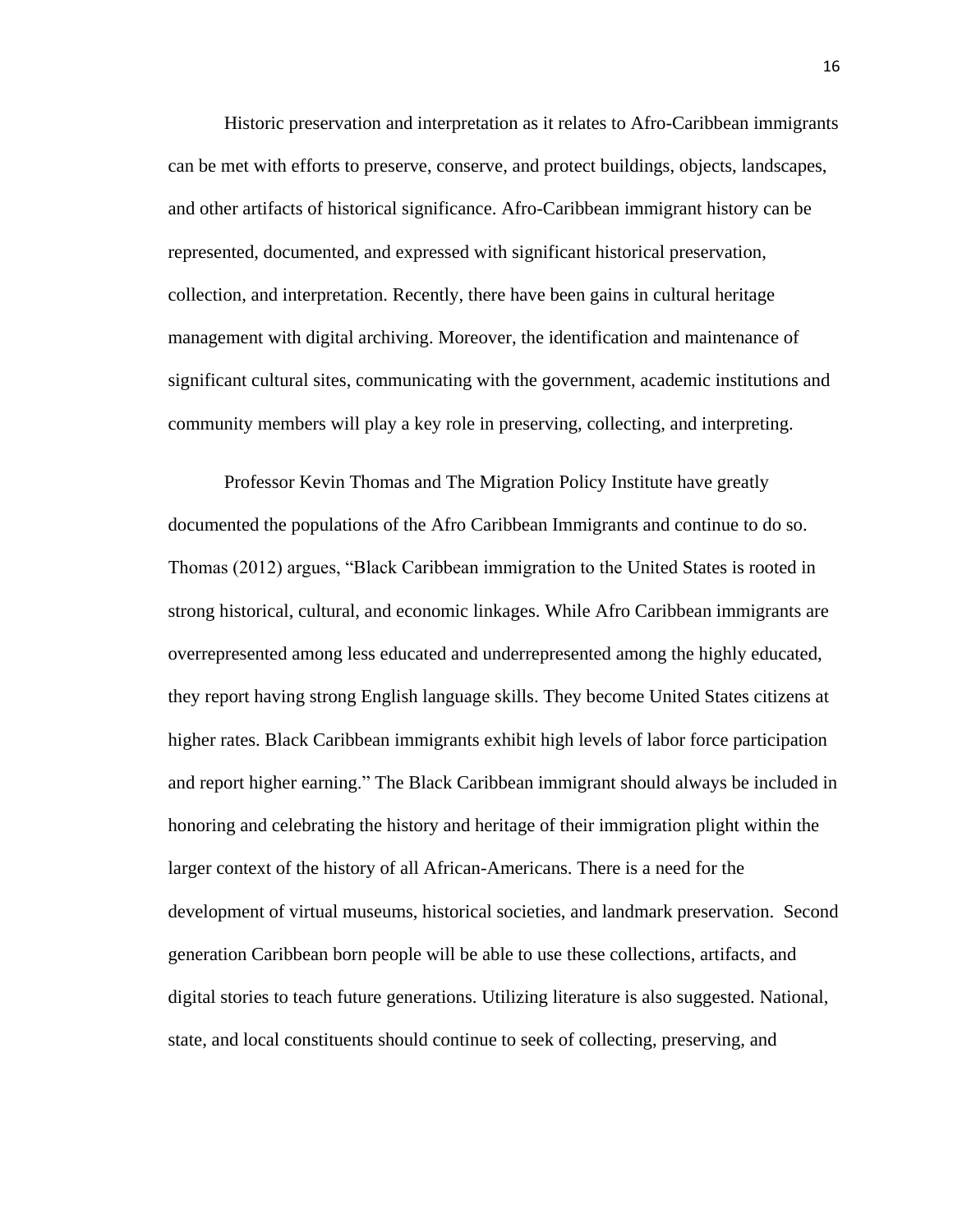interpreting materials and information pertaining to the Afro-Caribbean immigrant and their roles in building community.

Research materials on the history of Florida, the Caribbean, and Mesoamerica, with special emphasis on native cultures, their contact with Europeans, and the colonial period to about 1820 are now more available in the Kislak Center for Special Collections. (Kislak, 2013). The foundation's digital archiving, indicates that "Florida growers needed Caribbean labor more than ever with wartime demands for foods for United States troops and also for allies. Using black laborers from the Bahamas, Jamaica and other West Indian islands allowed labor brokers and growers control over a labor force that could be threatened with deportation which could not be exercised with Americanborn workers (2013).

This form of historical preservation and digital archiving is managed by Florida International University with technical supports of the University of Florida. The Digital Library of the Caribbean (dLOC) is a cooperative digital library for resources from and about the Caribbean and circum-Caribbean. The dLOC provides access to digitized versions of Caribbean cultural, historical and research materials currently held in archives, libraries, and private collections (DLOC, 2013). The dLOC continues to support its goals of ensuring digital preservation of Caribbean materials and providing increased access. It is recommended that partnerships with other universities and educational institutions be established.

The city of Boston has also made some progress with the historical preservation of immigrants. Social scientist and sixth President of Hostos Community College of The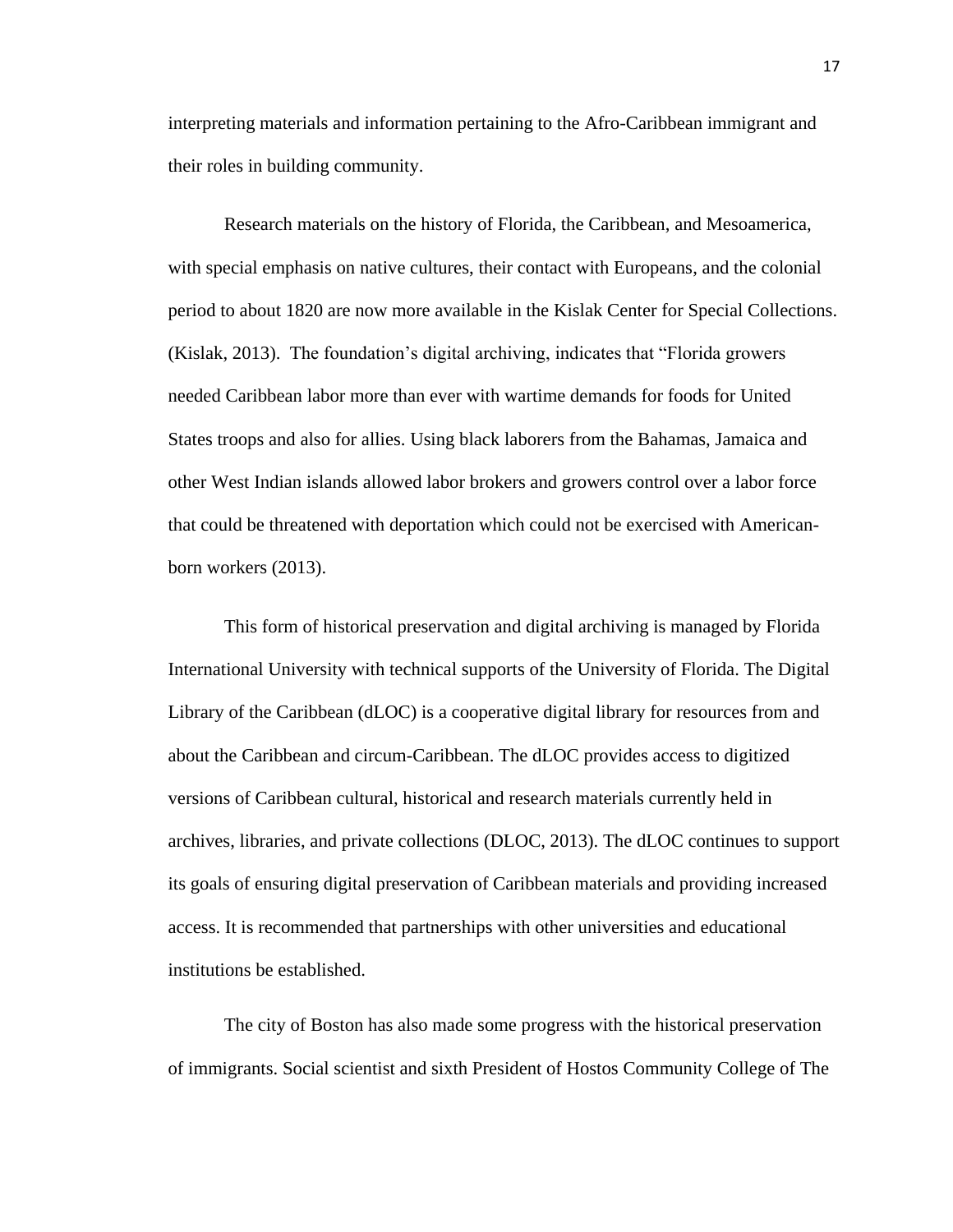City University of New York Dr. Félix Rodríguez argues, "Boston has an increased hostility towards immigrants. They need to be locales of enjoyment, of intellectual excitement and, most of all, of invitation for change<sup>"</sup> (Matos-Rodriquez, 2001). Another form of historical preservation that is currently being implemented is at the University of Massachusetts, which occupies the Center for African, Caribbean and Community Development (CACCD). The Center is a university wide, interdisciplinary academically based program associated with the Africana Studies Department in the College of Liberal Arts that offers regional research programs in Africana Studies. It serves as an applied research and community service center associated with the Department of Africana Studies in the state's only urban university (Massachusetts, 2013). Additionally in Boston, within the Northeastern University Library is the Museum of the National Center of Afro-American Artists, which was established in 1969 as a division of the National Center of Afro-American Artists. The Museum of the National Center of Afro-American Artists is an art museum dedicated to the education, promotion, exhibition, and collection of African, Caribbean, and Afro-American fine arts worldwide. It is one of only two Afro-American art museums in the United States, and it is the only art museum in New England dedicated exclusively to African, Caribbean, and Afro American fine arts. The previously mentioned institutions do provide a slice of historic interpretation and preservation; however, considering the state of Massachusetts is a significant and historic geographical space in public history and historians, there is a necessity for expanding.

The history of Afro-Caribbean American Americans in some specific ways is similar to many other immigrants groups in America. Their historical experience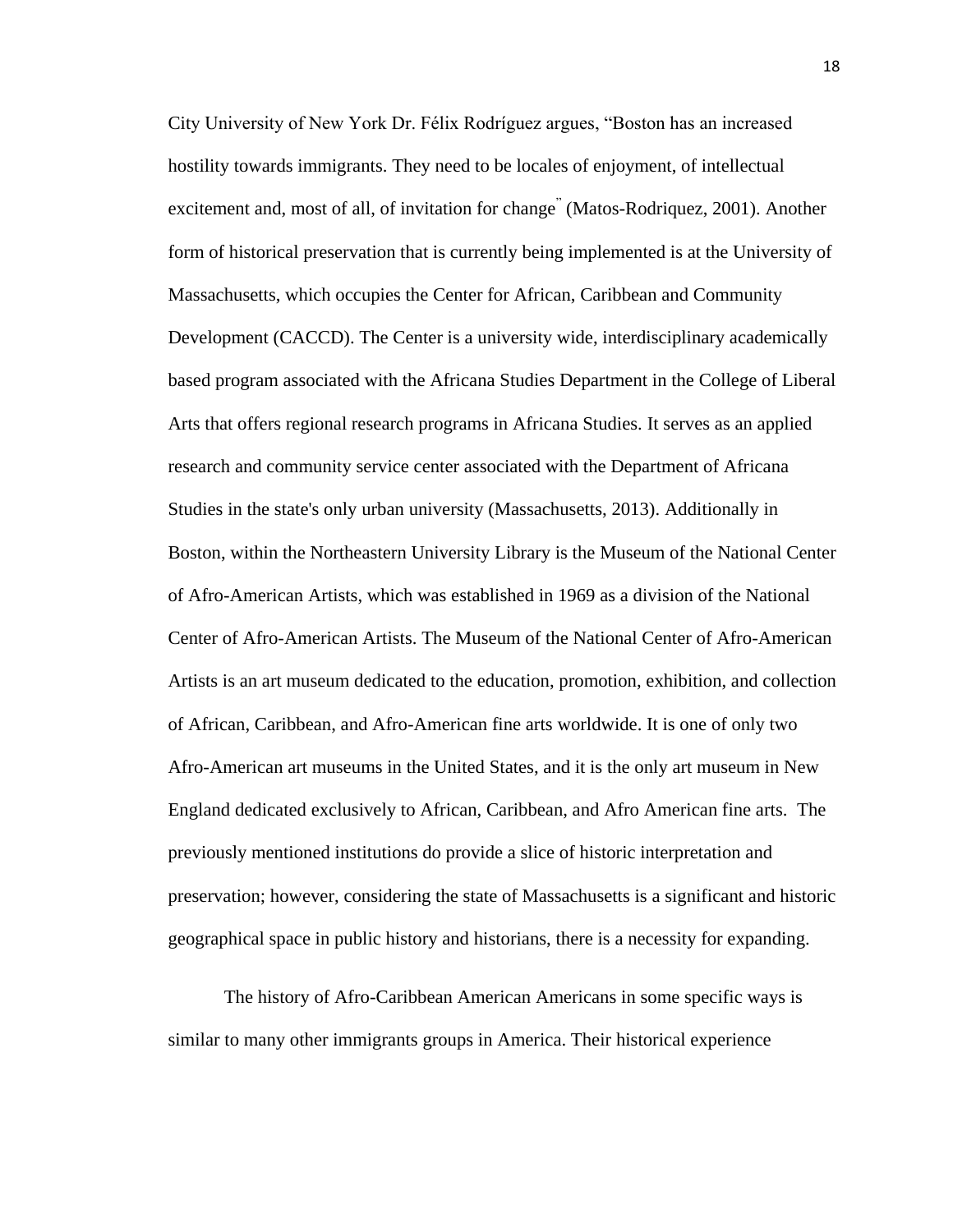represents a struggle for socio-cultural, political representation, and explicit call for acceptance and recognition. There must be a committed attempt to preserve its heritage.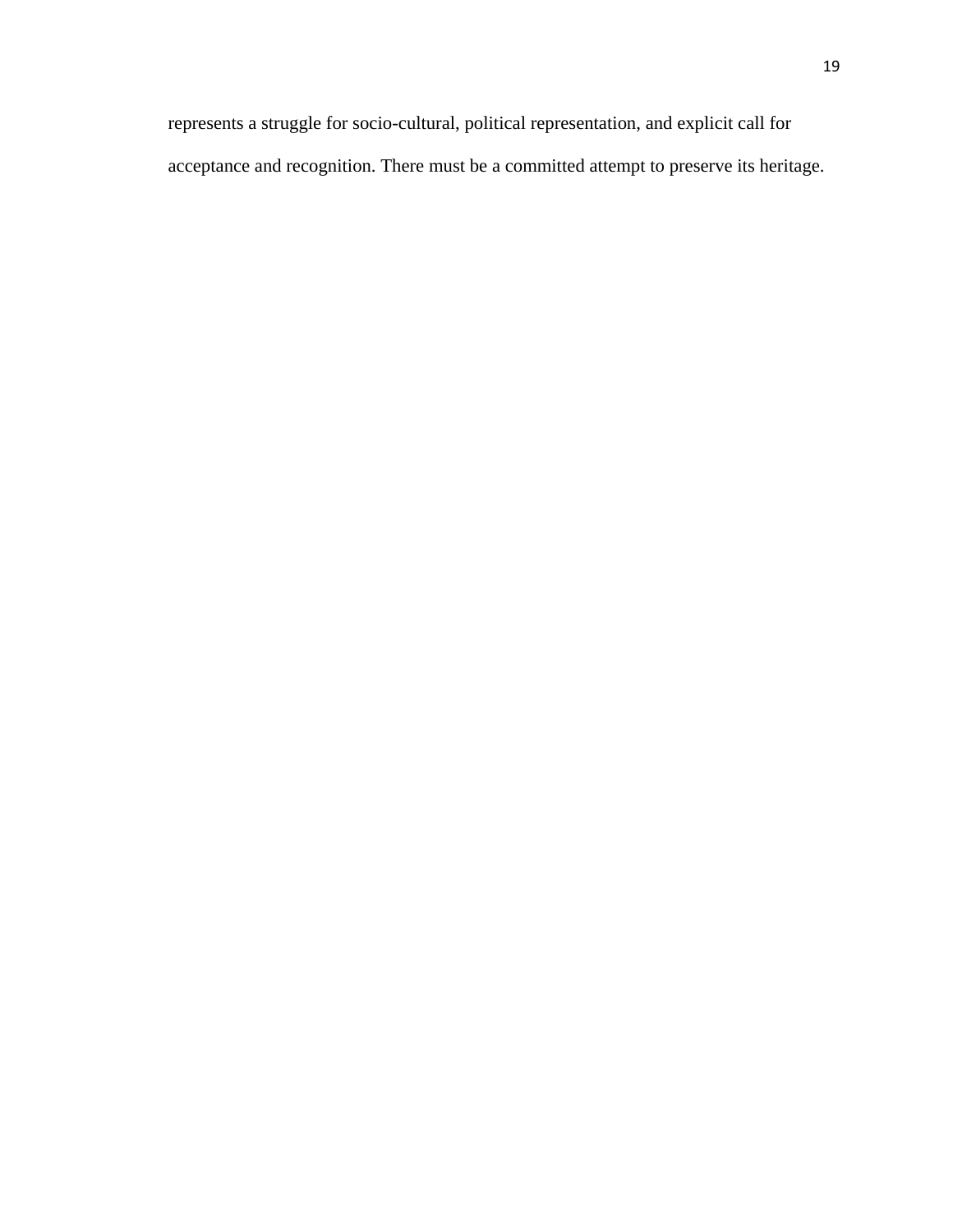#### Work Cited

- Alvarez, L (Sep 5, 1995). Fascinating rhythms and costumes at the West Indian parade. *New York Times (1923-Current File)*, pp. B1.
- Battle, T. C. (1988). Moorland-Spingarn research center, Howard University. *The Library Quarterly, 58*(2), 143-151.
- Berg, J. A. (2009). White public opinion toward undocumented immigrants: Threat and interpersonal environment. *Sociological Perspectives, 52*(1), 39-58.
- Bodnar, J. (1986). Symbols and servants: Immigrant America and the limits of public history. *Journal of American History, 73*(1), 137-151.
- Boyce-Davies, C. (2002). *Black women, writing and identity: Migrations of the subject* Routledge.
- Brown-miller, S., & Matthews, W. H. (1971). *Shirley Chisholm: A biography* Doubleday.
- Bryce-Laporte, R. S. (1979). Introduction: New York City and the new Caribbean immigration: A contextual statement. *International Migration Review,* 214-234.
- Dubois, V. W. (1954). The suppression of the atlantic slave-trade to the united states of america, 1638-1870.
- Elissa, S. (2005). Diversity and transformation: African American and African immigration to the United States. *Retrieved September, 22*, 2008.
- Ellis Island (2014, November 7) Retrieved (2014, November 8)http://www.ellisisland.org/genealogy/ellis\_island\_visiting.asp
	- Gill, J. (2011). *Harlem: The Four Hundred Year History from Dutch Village to Capital of Black America*. Grove Press.
- Gordy, Cynthia. "Black Immigrants Join the Debate." Black Immigrants Join the Debate. The Root, 26 May 2011. Web. 13 Oct. 2014
- HERNANDEZ-RAMDWAR, C. (2005). Challenging negative stereotyping and monolithic constructons through caribbean studies. *Caribbean Quarterly, 51*(3/4, Cultural Studies: A New Generation of Scholars), 77-85.
- Horton, J. O., & Horton, L. E. (2013). *Slavery and public history: The tough stuff of American memory* The New Press.
- Howe, D. (2008, we no longer believe old men's myths. . *New Statesman,*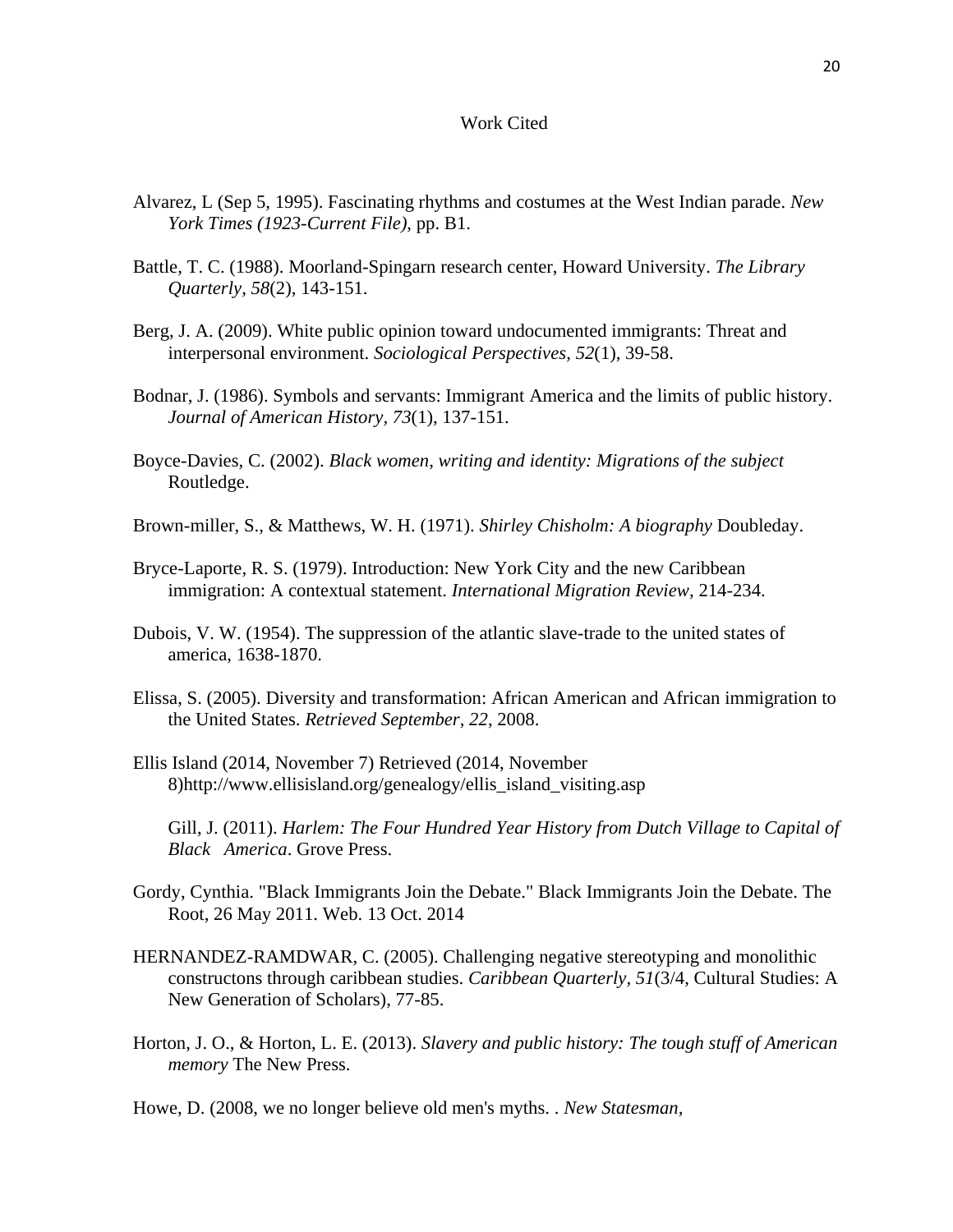- Hurley, A. (2010). *Beyond preservation: Using public history to revitalize inner cities* Temple University Press.
- Jackson, J. S., Forsythe‐Brown, I., & Govia, I. O. (2007). Age cohort, ancestry, and immigrant generation influences in family relations and psychological Well‐Being among black Caribbean family members. *Journal of Social Issues, 63*(4), 729-743.
- Johnson, V. M. S. (2008). *"What, then, is the African American?": African and afro-Caribbean identities in black America* University of Illinois Press.
- Kasinitz, P. (1992). *Caribbean New York: Black immigrants and the politics of race* Cornell University Press.
- Kislak Foundation. *About Us*. (n.d) Retrieved from on http://www.kislakfoundation.org/ (New York Times, 2012)
- Marshall, P. (1981). *Brown girl, brownstones* Feminist Press at CUNY.
- Matos Rodríguez, F. V. (2001). "The browncoats' are coming": Latino public history in boston. *The Public Historian, 23*(4), 15-28.
- Persaud, F. (2010). Immigrants Must Vote on Nov. 2. *New York Amsterdam News*, *28*.
- Portes, A., & Grosfoguel, R. (1994). Caribbean Diasporas: Migration and ethnic communities. *The Annals of the American Academy of Political and Social Science, 533*(1), 48-69.

Schomburg Center for Research in Black Culture (2013, December 12) Retrieved December 6, 2013, from http://www.nypl.org/locations/schomburg

- Siegel, Robert. Jacob Riis: Shedding Light On NYC's 'Other Half' Rec. 30 June 2008. NPR, 2008. Web.
- Thomas, K. (2012). A demographic profile of black Caribbean immigrants to the united states. *Washington, DC: Migration Policy Institute,*
- "U.S. Immigration: Background Information on Immigration:", accessed October 18, 2013, http://www.rapidimmigration.com/1\_eng\_immigration\_history.html.
- Van Leeuwen, D. (2003). Marcus Garvey and the universal negro improvement association. *Marcus Garvey and the Universal Negro Improvement Association, the Twentieth Century, Divining America: Religion in American History, TeacherServe, National Humanities Center,*
- Waters, M. C., & Kasinitz, P. (2013). Immigrants in New York City: Reaping the benefits of continuous immigration. *Daedalus, 142*(3), 92-106.